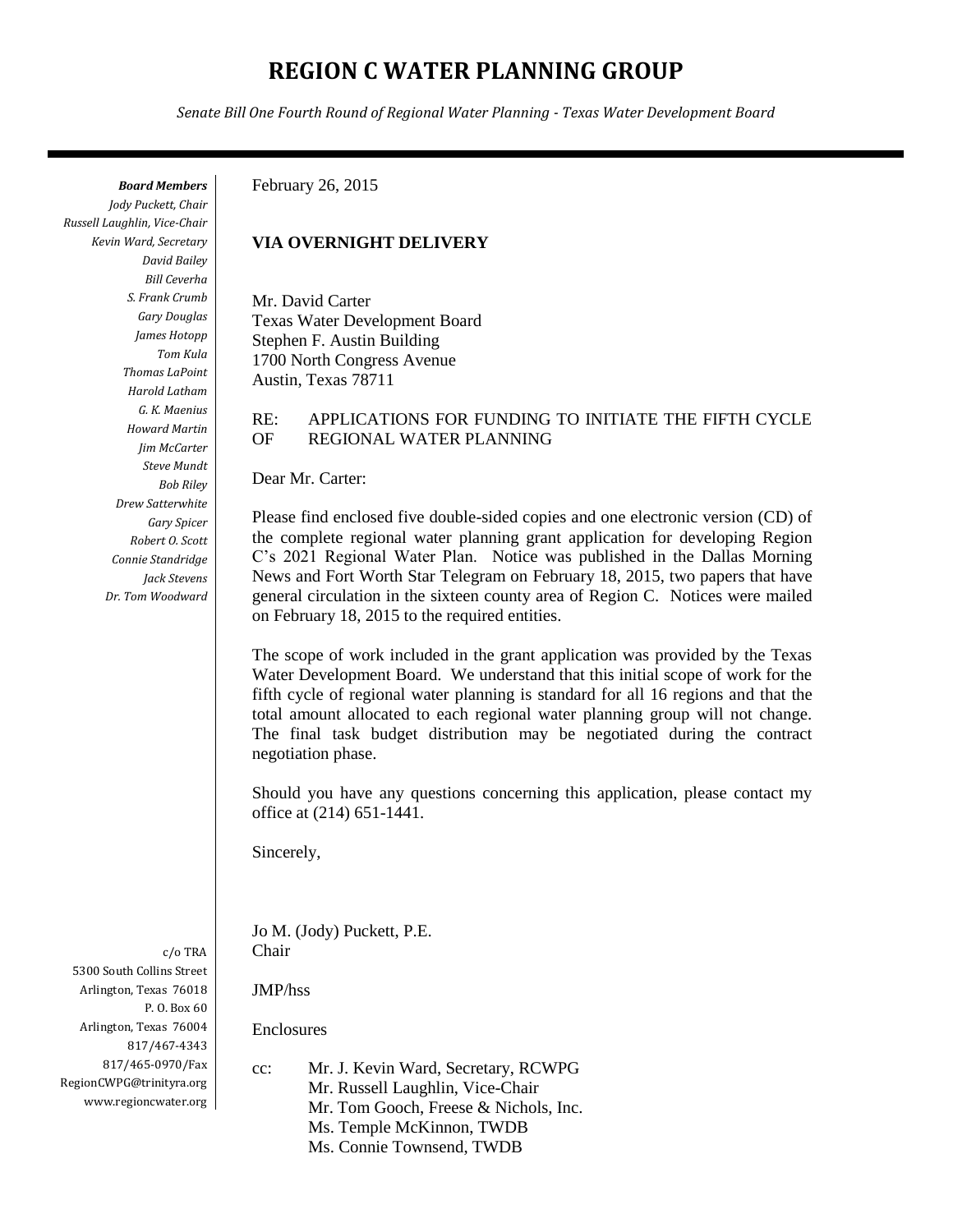# **TEXAS WATER DEVELOPMENT BOARD RESEARCH AND PLANNING FUND DEVELOPMENT OF A REGIONAL WATER PLAN FOR REGION C**

## **Table of Contents**

| Table of Contents | $\mathbf{i}$                 |                         |
|-------------------|------------------------------|-------------------------|
|                   | <b>Application Checklist</b> | $\overline{\mathbf{u}}$ |
| I.                | General Information          | 1                       |
| П.                | Planning Information         | 2                       |
| III.              | <b>Written Assurances</b>    | 15                      |
| IV.               | <b>Public Notice</b>         | 16                      |
|                   |                              |                         |

- Exhibit I. Task and Expense Budget Exhibit II. Time Schedule<br>Exhibit III. Written Assurar
- Exhibit III. Written Assurances<br>Exhibit IV. Public Notices
- Public Notices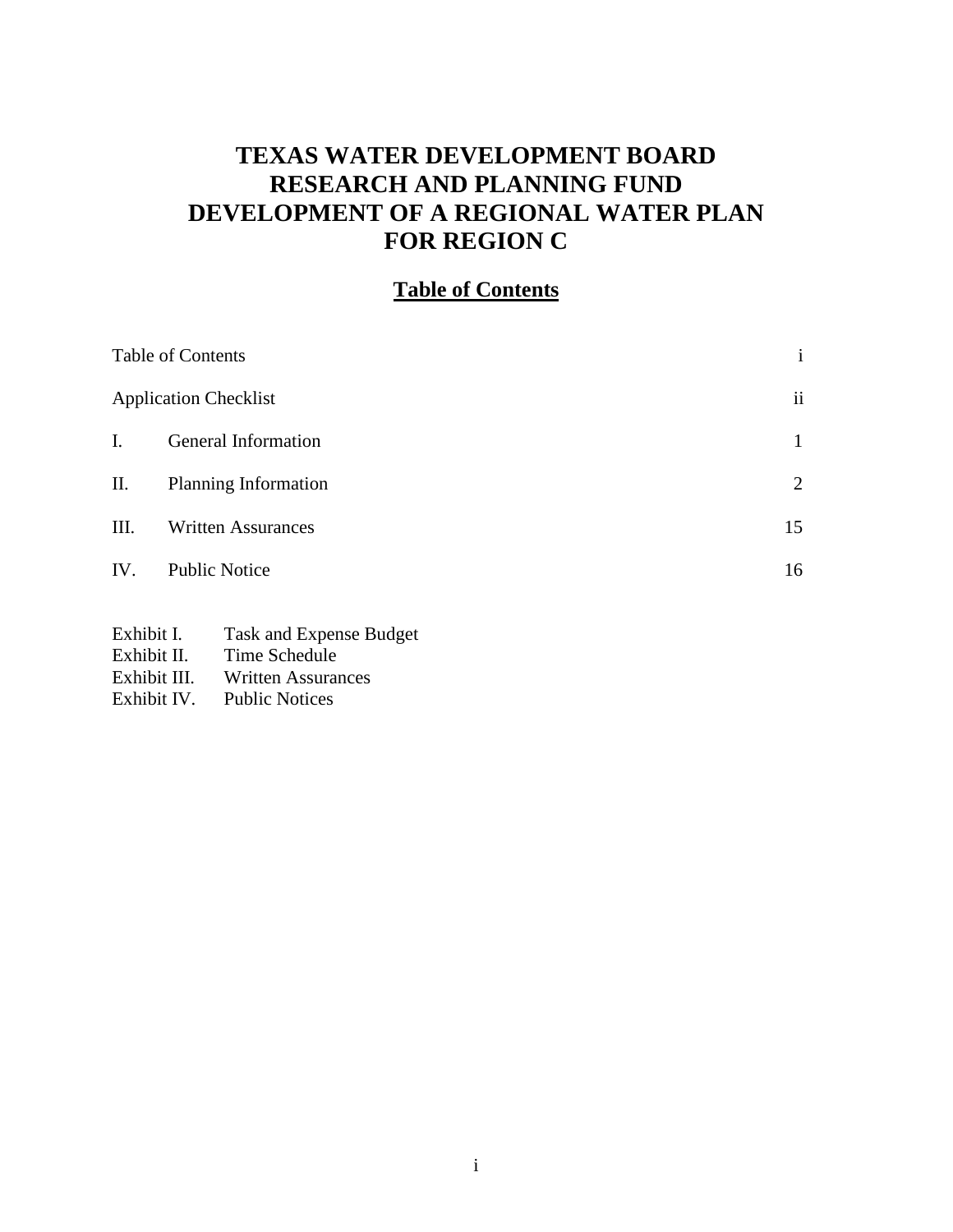#### **TEXAS WATER DEVELOPMENT BOARD RESEARCH AND PLANNING FUND DEVELOPMENT OF A REGIONAL WATER PLAN FOR REGION C**

#### **APPLICATION CHECKLIST**

#### **I. GENERAL INFORMATION**

- $\boxtimes$  1. Legal name of applicant(s).
- 2. Regional Water Planning Group.
- $\boxtimes$  3. Authority of law under which the applicant was created.
- $\boxtimes$  4. Applicant's official representative, Name, Title, Mailing address, Phone number, Fax number, if available, E-mail Address, and Vendor ID number.
- 5. DUNS Number
- 6. Is this application in response to a Request for Proposals published in the *Texas Register?*  $Yes \qquad \nabla \qquad No \qquad \nabla$
- 7. If yes to No. 6 above, list document number and date of publication of the *Texas Register.*
- $\boxtimes$  8. Type of proposed planning (Check all that apply) Initial Scope of Work Development of a regional water plan  $\boxtimes$ Revision of a regional water plan  $\Box$ Special studies approved by TWDB  $\Box$
- $\boxtimes$  9. Total proposed planning cost.
- 10. Total grant funds requested from the Texas Water Development Board.
- $\boxtimes$  11. Detailed statement of the purpose for which the money will be used. (Not to exceed 1 page)
- $\boxtimes$  12. Detailed description of why state funding assistance is needed. (Not to exceed 1 page)
- $\boxtimes$  13. Identify potential sources and amounts of funding available for implementation of viable solutions resulting from proposed planning.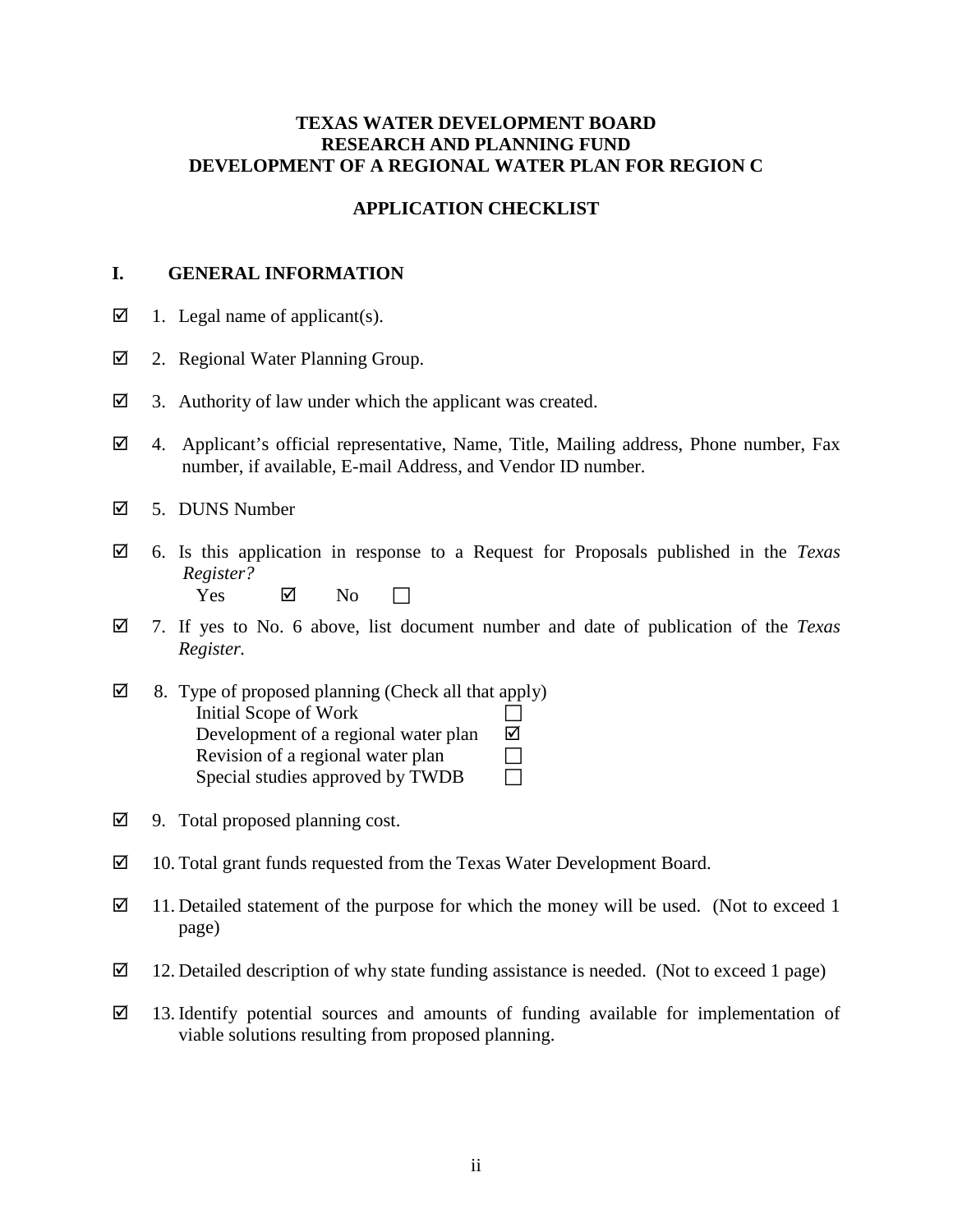### **II. PLANNING INFORMATION**

- $\boxtimes$  14. A detailed scope of work for the proposed planning.
- $\boxtimes$  15. A task budget for detailed scope of work by task.
- $\boxtimes$  16. An expense budget for detailed scope of work by expense category. Example is attached.
- $\boxtimes$  17. A time schedule for completing detailed scope of work by task.
- $\boxtimes$  18. Specific deliverables for each task in scope of work.
- $\boxtimes$  19. Method of monitoring study progress.
- $\boxtimes$  20. Qualifications and direct experience of proposed project staff.

### **III. WRITTEN ASSURANCES**

Written assurance of the following items:

- $\boxtimes$  Proposed planning does not duplicate existing projects.
- $\boxtimes$  Implementation of viable solutions identified through the proposed planning will be diligently pursued and identification of potential sources of funding for implementation of viable solutions.

## **IV. PROOF OF NOTIFICATION**

 $\boxtimes$  Proof of Notification

Proof of notification. The notice of intent to apply for Regional Water Planning funds should be posted by the RWPG's Political Subdivision at least 30 days prior to TWDB Board consideration of funding applications (estimated TWDB Board meeting date of April 9, 2015). Prior to TWDB Board action, in accordance with 31 TAC § 357.21(d)(4), the applicant must provide TWDB a copy of the notice, a list of who the notice was sent to, the date the notice was sent, copies of all notices as published showing the name of the newspaper and date on which the notice was published.

The notification must meet the following requirements as set forth in 31 TAC 357.21(d)(2) and 31 TAC § 357.21(d)(6)::

- (1) publishing notice in a newspaper of general circulation in each county located in whole or in part in the regional water planning area (RWPA); and
- (2) mailing notice to all voting and non-voting RWPG members; any person or entity who has requested notice of RWPG activities in writing or email; each County Clerk, in writing, within the RWPA; each County Clerk in counties outside the RWPA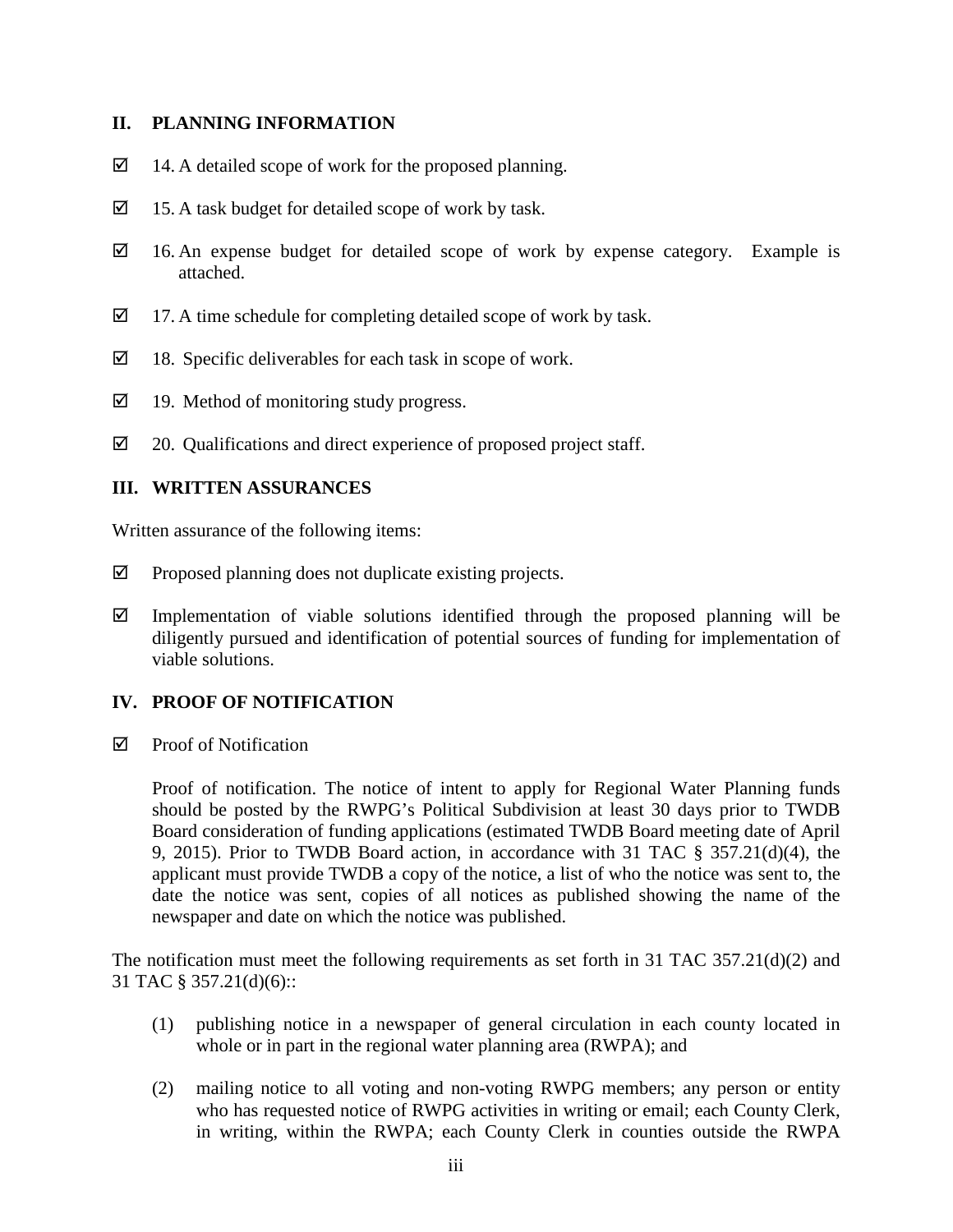where a recommended or alternative water management strategy would be located; each mayor of a municipality with a population of 1,000 or more or which is a county seat that is located in whole or in part in the RWPA; each county judge of a county located in whole or in part in the RWPA; each special or general law district or river authority with responsibility to manage or supply water in the RWPA based upon lists of such water districts and river authorities obtained from Texas Commission on Environmental Quality; and all RWPGs in the state.

The notice must include the following:

- $\boxtimes$  Name and address of applicant and applicant's official representative;
- $\boxtimes$  Brief description of proposed planning area;
- $\boxtimes$  Purpose of the proposed planning;
- $\boxtimes$  Texas Water Development Board Executive Administrator's name and address;
- Name and address of contact person at Texas Water Development Board; and
- $\boxtimes$  Statement that any comments on the proposed planning must be filed with the applicant and the Texas Water Development Board Executive Administrator within 30 days of the date on which the notice was mailed.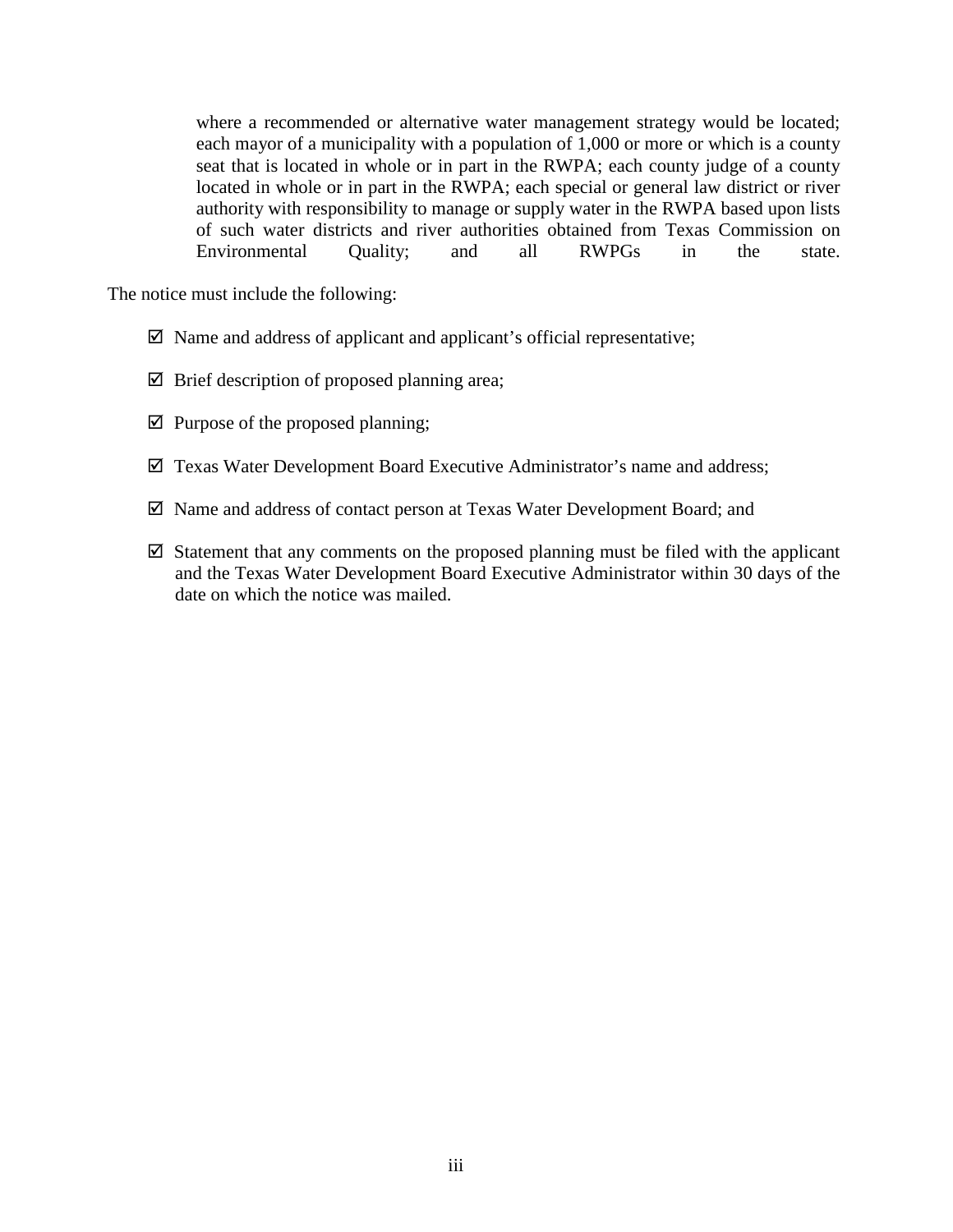## **I. GENERAL INFORMATION**

- 1. Legal name of applicant(s). Trinity River Authority of Texas
- 2. Regional Water Planning Group. Region C
- 3. Authority of law under which the applicant was created. The Trinity River Authority of Texas was created pursuant to Article XVI, Section 59 of the Texas Constitution as a Conservation and Reclamation District.
- 4. Applicant's official representative, Name, Title, Mailing address, Phone number, Fax number, if available, E-mail Address, and Vendor ID number.

Mr. J. Kevin Ward General Manager Trinity River Authority of Texas P.O. Box 60 Arlington, Texas 76004-0060 Phone – (817) 467-4343 Fax – (817) 465-0970 E-mail – [wardk@trinityra.org](mailto:wardk@trinityra.org) Vendor ID – 75-6005084

- 5. DUNS Number. 043810290
- 6. Is this application in response to a Request for Proposals published in the *Texas Register?* Yes  $\boxtimes$  No  $\Box$
- 7. If yes to No. 6 above, list document number and date of publication of the *Texas Register.* The document number was TRD – 201405743, Volume 39, Number 50, ISSN Number 0362-4781, and the Texas Register was published on December 12, 2014.
- 8. Type of proposed planning (Check all that apply) Initial scope of work  $\Box$ Development of a regional water plan  $\Box$ Revision of a regional water plan Special studies approved by TWDB
- 9. Total proposed planning cost.

\$188,667 for tasks 2A, 2B and 10. Additional funds will be sought for additional work as added appropriations become available.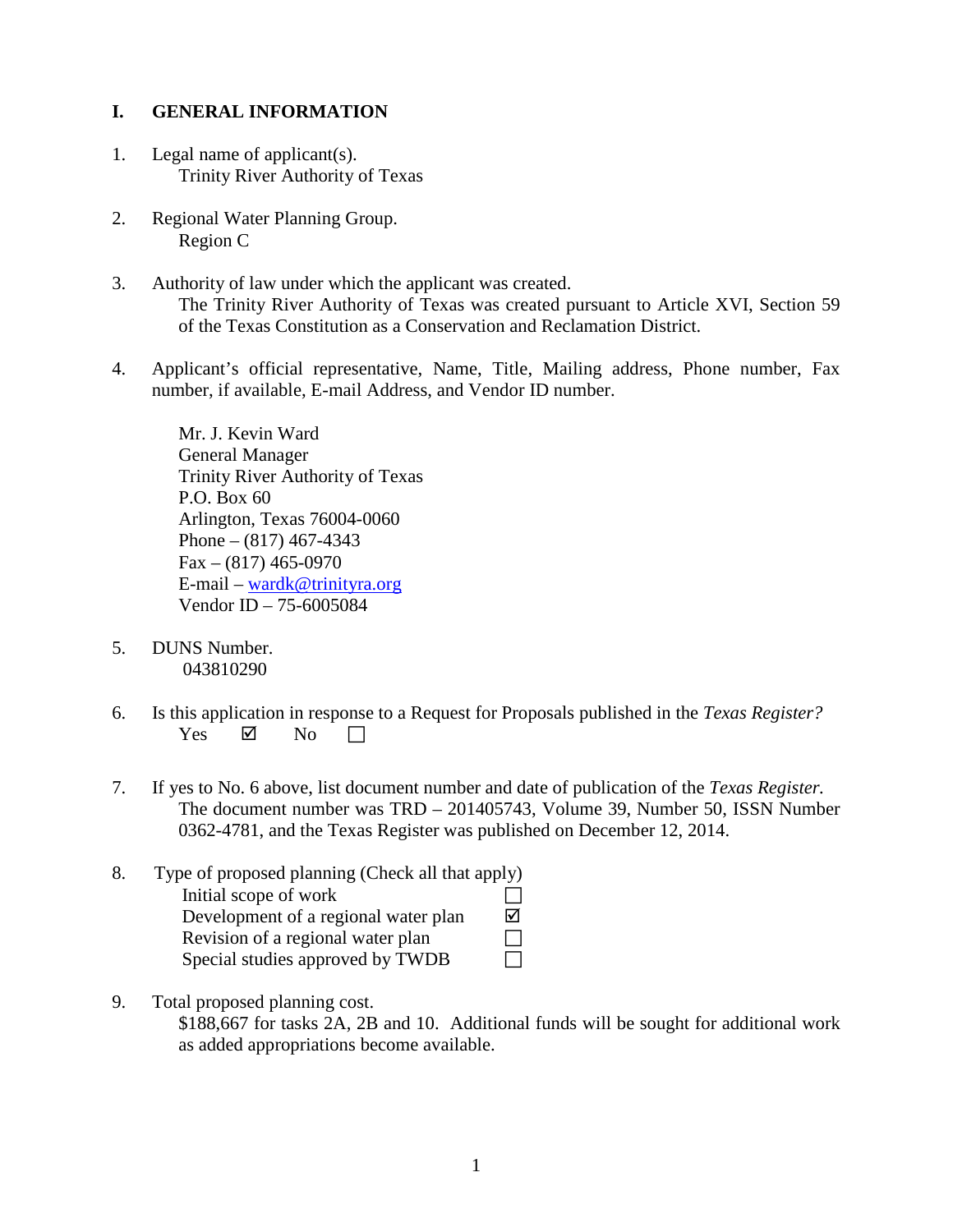- 10. Total grant funds requested from the Texas Water Development Board. \$188,667 for tasks 2A, 2B and 10. Additional funds will be requested for additional work as added appropriations become available.
- 11. Detailed statement of the purpose for which the money will be used. (Not to exceed 1 page.)

Money will be used to develop a regional water plan for Region C, which includes the Dallas-Fort Worth metropolitan area and has over 25 percent of the total population of Texas. The proposed basic tasks in the scope of work will allow development of a regional water plan fulfilling the requirements of Texas Water Development Board's current regulations governing regional water planning. The proposed approach is consistent with TWDB's *Initial Scope of Work for the Fifth Cycle of Regional Water Planning.*

- 12. Detailed description of why state funding assistance is needed. (Not to exceed 1 page.) The regional water planning process is the basic building block of the state water plan. It is important that the regional plan reflect the needs of all water user groups in the region and of the public. For this reason, the TWDB and the Legislature have decided that the planning effort should be paid for with state funds. It is unlikely that local funding would be available in the amount needed to meet this state mandate, and those providing local funds might wish to influence or control the outcome of planning.
- 13. Identify potential sources and amounts of funding available for implementation of viable solutions resulting from proposed planning.

The largest source of funding for water supply development in Region C has historically been local funds, often in the form of municipal bonds supported by revenues from the sale of water. It is likely that local funds will continue to be an important source of funding for future water supply development, supplemented as needed and appropriate by state resources, which have generally been in the form of loans. Water suppliers in Region C have traditionally taken the lead in planning and developing the projects needed to meet public needs, and that is likely to continue in the future. The last regional water plan called for \$21.1 billion in capital funding (2008 costs) to implement water management strategies for Region C. Based on the history of water supply planning and development in Region C, it is likely that the money needed will be secured as described above.

## **II. PLANNING INFORMATION**

14. A detailed scope of work for the proposed planning. The following scope was provided by the TWDB.

## **TASK 1 PLANNING AREA DESCRIPTION**

*(to be scoped, budgeted and incorporated by amendment into the contract at later date)*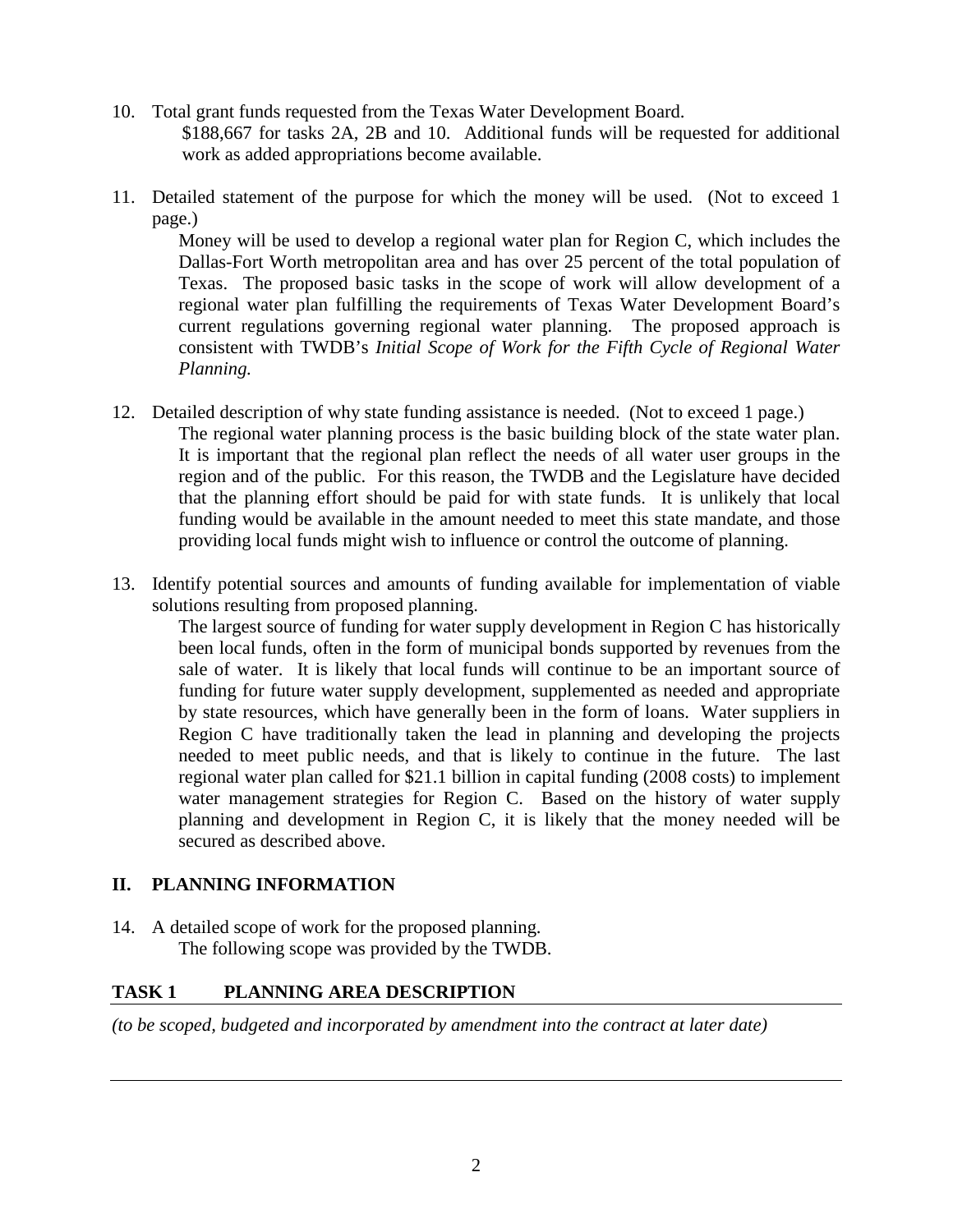## **TASK 2A NON-POPULATION RELATED WATER DEMAND PROJECTIONS[1](#page-7-0)**

Texas Water Development Board (TWDB) staff will provide draft water demand projections for 2020-2070 for all water demands unrelated to population (e.g. mining, manufacturing, irrigation, steam-electric power, and livestock) based on the projections from the 2017 State Water Plan updated in some cases based on the most recent TWDB historical water use estimates.

TWDB staff will update water demand projections for all associated Water User Groups (WUGs) and provide draft estimates to RWPGs for their review and input.

Each RWPG will then review the draft projections and may provide input to TWDB or request specific changes to the projections from TWDB.<sup>[2](#page-7-1)</sup> The emphasis of this effort will be on identifying appropriate modifications based on relevant changed conditions that have occurred since the development of the projections used in the 2017 State Water Plan.

If adequate justification is provided by the RWPG to TWDB, water demand projections may be adjusted by the TWDB in consultation with TDA, TCEQ, and TPWD. Once RWPG input and requested changes are considered, final water demand projections will be adopted by the TWDB's governing Board (Board). The adopted projections will then be provided to each RWPG. RWPGs must use the Board-adopted projections when preparing their regional water plans.

TWDB will directly populate DB22 with all WUG-level projections and make related changes to DB22 based on Board-adopted projections.

This Task includes, but is not limited to, performing all work in accordance with TWDB rules and guidance required to:

a) In addition to generally meeting all applicable rules and statute requirements governing regional and state water planning under 31 TAC Chapters 357 and 358, this portion of work shall, in particular, include all work necessary to meet all the requirements of 31 TAC §357.31.[3](#page-7-2)

b) Prepare a stand-alone chapter<sup>[4](#page-7-3)</sup> (including work from both Tasks 2A  $\&$  2B) to be included in the 2021 Regional Water Plan (RWP) that also incorporates all required TWDB DB22 reports into the document.

c) Receive and make publicly available the draft water demand projections provided by TWDB.

 $\overline{a}$ 

<span id="page-7-0"></span><sup>1</sup> Requirements are further explained in the guidance document *General Guidelines for Fifth Cycle of Regional Water Plan Development*.

<span id="page-7-1"></span><sup>&</sup>lt;sup>2</sup> All requests to adjust draft population or water demand projections must be submitted along with associated data in an electronic format determined by TWDB (e.g., fixed format spreadsheets).

<span id="page-7-2"></span><sup>3</sup> Requirements are further explained in the guidance document *General Guidelines for Fifth Cycle of Regional Water Plan Development*.

<span id="page-7-3"></span><sup>4</sup> This shall be a separate chapter as required by 30 TAC § 357.22(b).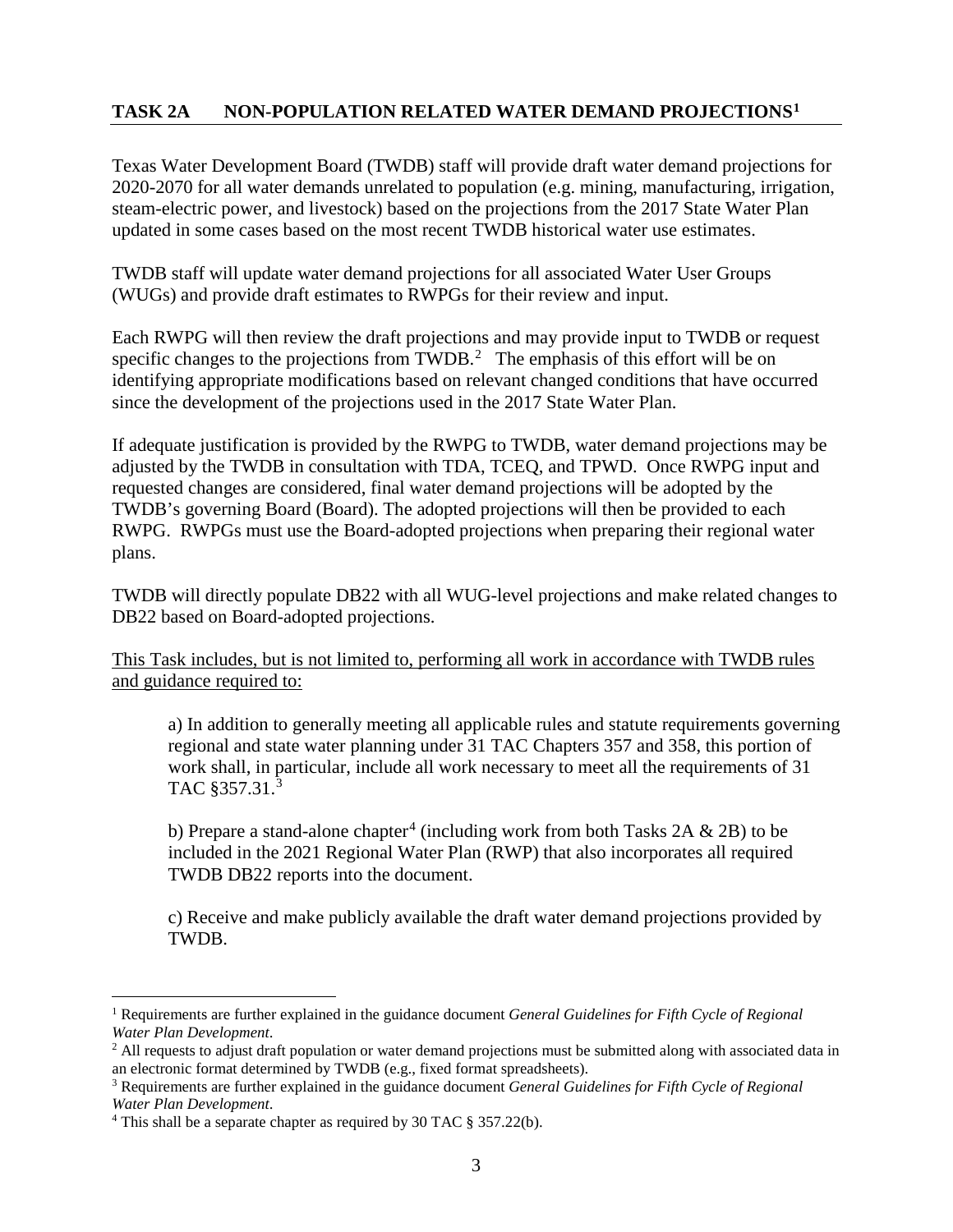d) Evaluate draft water demand projections provided by TWDB.

e) Review comments received from local entities and the public for compliance with TWDB requirements.

f) Provide detailed feedback to TWDB on water demand projections, as necessary, including justification and documentation supporting suggested changes with a focus on relevant changed conditions that have occurred since the development of the projections used in the 2017 State Water Plan

g) Prepare and submit numerical requests for revisions, in tabular format in accordance with TWDB guidance, of draft water demand projections and process such requests based on, for example, requests from local entities within the region. The RWPG and/or local entities should provide required documentation and justification of requested revisions.

h) Communicate and/or meet with TWDB staff and/or local entities requesting revisions, as necessary.

i) Assist TWDB, as necessary, in resolving final allocations of water demands to water user groups to conform with any control totals defined by TWDB, for example, by county and/or region.

j) Prepare water demand projection summaries for WUGs using final, Board-adopted projections to be provided by the TWDB, as necessary.

k) Modify any associated water demand projections for Wholesale Water Providers (WWPs), as necessary based on final, Board-adopted projections.

l) Review the TWDB DB22 Non-Population Related<sup>[5](#page-8-0)</sup> Water Demand report from the DB22 and incorporate this planning database report into any Technical Memoranda and Initially Prepared Plan (IPP) and adopted regional water plans (labeled as such and with source reference).

m) Modify any aggregated water demand summaries, for example, for Wholesale Water Providers (WWPs) or irrigation districts, accordingly incorporate this planning database report into any Technical Memoranda and IPP and adopted regional water plans (labeled as such and with source reference).

n) Update WWP contractual obligations and WUG 'seller' obligations to supply water to other entities and report this information along with projected demands including within the DB22 and within any planning memorandums or reports, as appropriate.

 $\overline{a}$ 

<span id="page-8-0"></span><sup>5</sup> All 'TWDB DB22…' reports will be provided by TWDB through the online planning database web interface as a customizable report that can be downloaded by RWPGs and must be included as part of any Technical Memoranda and water plan.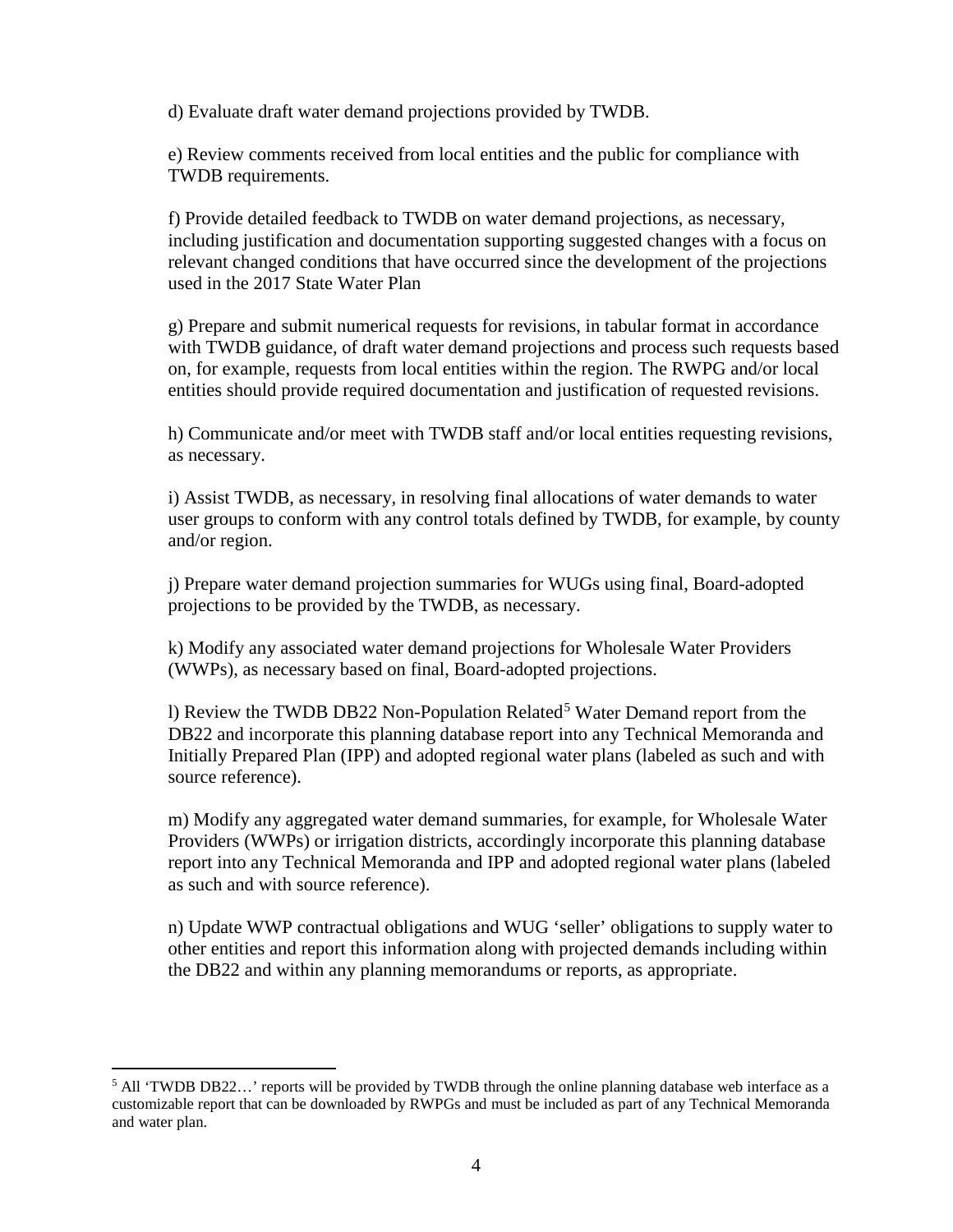### **TASK 2B POPULATION AND POPULATION-RELATED WATER DEMAND PROJECTIONS[6](#page-9-0)**

TWDB staff will prepare draft population and associated water demand projections for 2020- 2070 for all population-related water user groups using data based on the population projections in the 2017 State Water Plan as reassembled by utility service areas.

TWDB staff will develop population projections and associated water demand projections for all Water User Groups (WUGs) based on utility service areas and provide them to RWPGs for their review and input.

Because there won't be new U.S. Census data available in time to incorporate into the 2021 Regional Water Plans, the emphasis of this work will be on the transition of the 2017 State Water Plan population projections and the associated water demand projections from political boundaries to utility service area boundaries and to making limited modifications based on relevant changed conditions that have occurred since the development of the projections used in the 2017 State Water Plan.

RWPGs shall then review the draft projections and may provide input to TWDB or request specific changes to the projections from TWDB. If adequate justification is provided by the RWPGs to TWDB, population and/or water demand projections may be adjusted by the TWDB in consultation with TDA, TCEQ, and TPWD. Once RWPG input and requested changes are considered, final population and associated water demand projections will be adopted by the Board. The adopted projections, based on utility service areas, will then be provided to RWPGs. RWPGs must use the Board-adopted projections when preparing their regional water plans and identify WUGs with associated utility service areas.

TWDB will directly populate the DB22 with all WUG-level projections and make related changes to the DB22 if revisions are made.

This Task includes, but is not limited to, performing all work in accordance with TWDB rules and guidance required to:

a) In addition to generally meeting all applicable rules and statute requirements governing regional and state water planning under 31 TAC Chapters 357 and 358, this portion of work shall, in particular, include all work necessary to meet all the requirements of 31 TAC §357.31.[7](#page-9-1)

b) Prepare a stand-alone chapter<sup>[8](#page-9-2)</sup> (including work from both Tasks 2A  $\&$  2B) to be included in the 2021 Regional Water Plan (RWP) that also incorporates all of required TWDB DB22 reports into the document.

<span id="page-9-0"></span><sup>6</sup> Requirements are further explained in the guidance document *General Guidelines for Fifth Cycle of Regional Water Plan Development*.  $\overline{a}$ 

<span id="page-9-1"></span><sup>7</sup> Requirements are further explained in the guidance document *General Guidelines for Fifth Cycle of Regional Water Plan Development*.

<span id="page-9-2"></span><sup>8</sup> This shall be a separate chapter as required by 31 TAC § 357.22(b).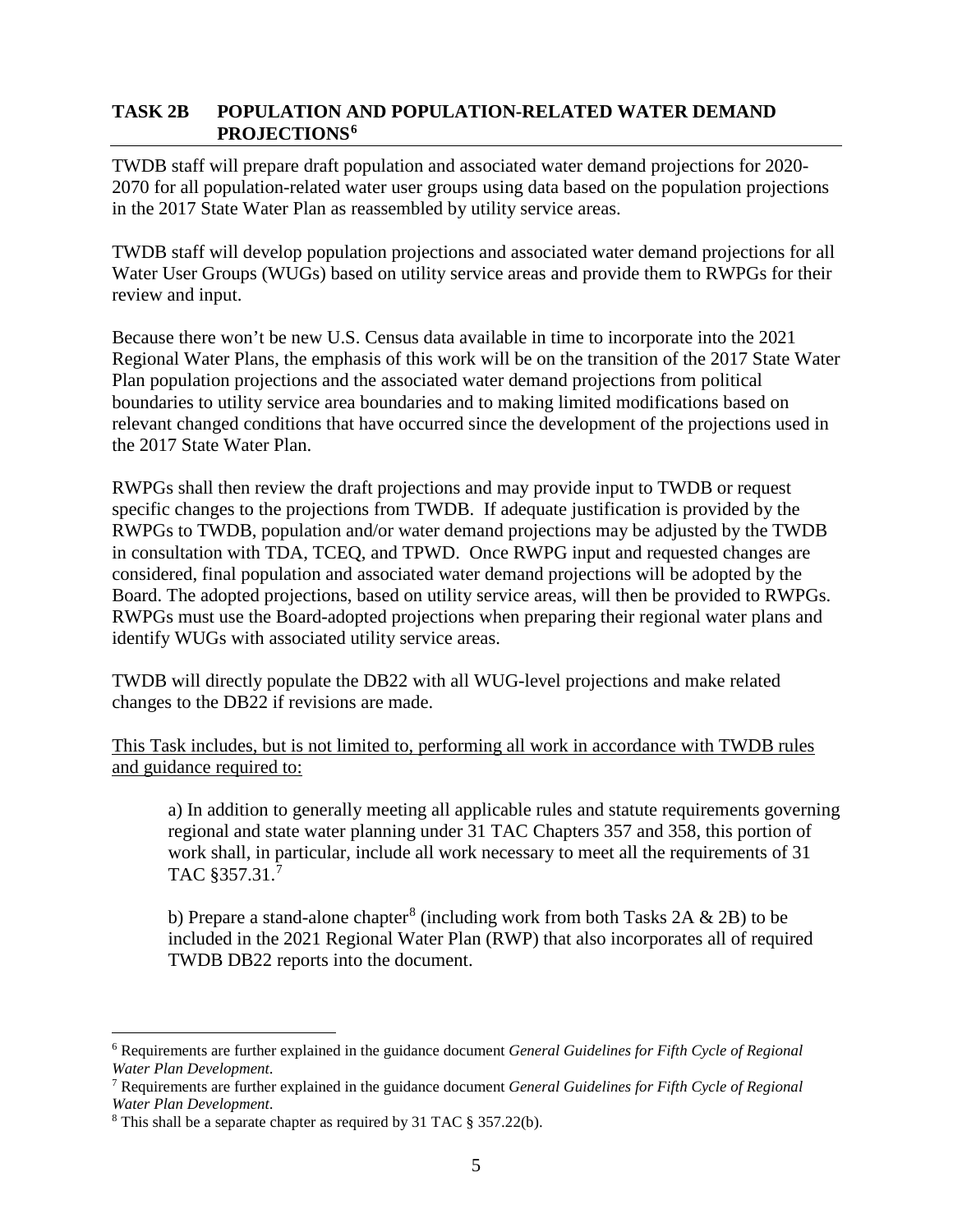c) Receive and make publicly available the draft population and associated water demand projections provided by TWDB and that are based on utility service areas rather than political boundaries.

d) Evaluate draft population and associated water demand projections provided by TWDB.

e) Review comments received from local entities and the public for compliance with TWDB requirements.

f) Provide detailed feedback to TWDB on both population and associated water demand projections, as necessary, including justification and documentation supporting suggested changes with a focus on the transition to utility service areas and, more generally, relevant changed conditions that have occurred since the development of the projections used in the 2017 State Water Plan.

g) Prepare and submit numerical requests, in tabular format in accordance with TWDB guidance, for revisions of draft population and/or water demand projections and process such requests based on, for example, requests from local entities within the region. The RWPG and/or local entities should provide required documentation and justification of requested revisions.

h) Communicate and/or meet with TWDB staff and/or local entities requesting revisions, as necessary.

i) Assist TWDB, as necessary, in resolving final allocations of population and water demands to water user groups to conform with any control totals defined by TWDB, for example, by county and/or region.

j) Prepare population and water demand projection summaries for WUGs using final, adopted projections to be provided by the TWDB, as necessary for presentation in documents.

k) Consider and include in all appropriate planning documents the projections of population and associated water demands for any new WUGs to be provided by the TWDB.

l) Modify any associated water demand projections for Wholesale Water Providers (WWP), as necessary based on final, adopted projections.

m) Review the TWDB DB22 Population and associated TWDB DB22 Population-Related Water Demand reports from the  $DB22<sup>9</sup>$  $DB22<sup>9</sup>$  $DB22<sup>9</sup>$  and incorporate these planning database reports into any Technical Memoranda, the IPP and final regional water plans (labeled as such and with source reference).

 $\overline{a}$ 

<span id="page-10-0"></span><sup>9</sup> RWPG technical consultants must attend mandatory training on the Regional Water Planning Application (DB22).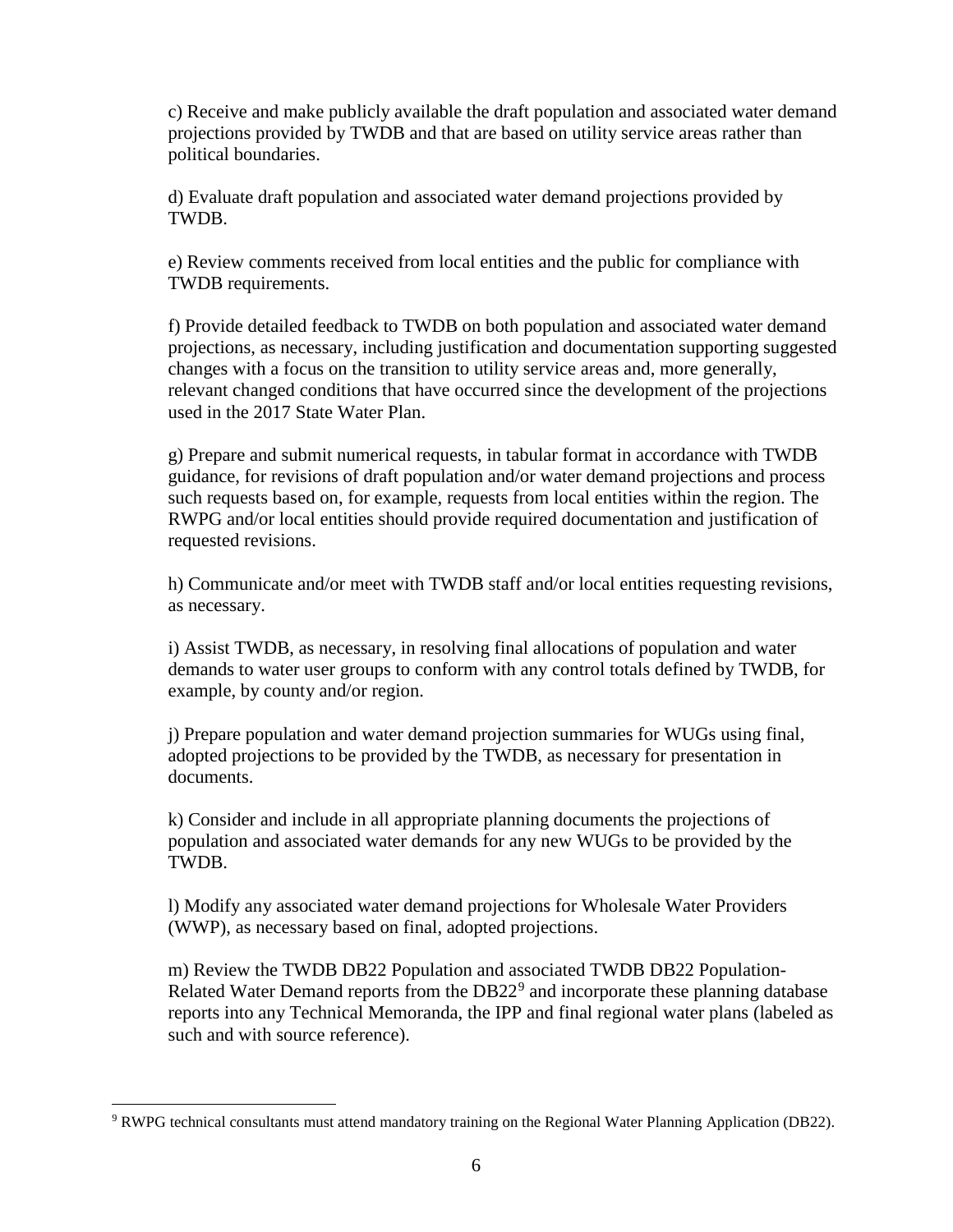n) Modify any aggregated water demand summaries, for example, for WWPs, accordingly and present in planning documents.

o) Update WWP contractual obligations and WUG 'seller' obligations to supply water to other entities and report this information along with projected demands including within DB22 and within any planning memorandums or reports, as appropriate.

## **TASKS 3 THROUGH 9**

*(to be scoped, budgeted and incorporated by amendment into the contract at later date)*

## **TASK 10 PUBLIC PARTICIPATION AND PLAN ADOPTION[10](#page-11-0)**

The objective of this task is to address public participation, public meetings, eligible administrative and technical support activities, and other requirements and activities eligible for reimbursement and necessary to complete and submit an IPP and final RWP and obtain TWDB approval of the RWP.

#### **Work shall include but not be limited to the following:**

a) In addition to generally meeting all applicable statutory requirements governing regional and state water planning this portion of work shall, in particular, include all technical and administrative support activities necessary to meet all the requirements of 31 TAC Chapters 355, 357, and 358 that are not already addressed under the scope of work associated with other contract Tasks but that are necessary and or required to complete and deliver an IPP and final, adopted RWP to TWDB and obtain approval of the adopted RWP by TWDB.<sup>[11](#page-11-1)</sup>

b) Organization, support, facilitation, and documentation of all meetings/hearings associated with: preplanning meeting; meetings associated with revision of projections; consideration of a substitution of alternative water management strategies; public hearing after adoption of the IPP and prior to adoption of the final RWP; and consideration of a Minor Regional Water Plan Amendments.

#### **Technical Support and Administrative Activities:**

c) Attendance and participation of technical consultants at RWPG, subgroup, subcommittees, special and or other meetings and hearings including preparation and follow-up activities.

d) Developing technical and other presentations and handout materials for regular and special meetings to provide technical and explanatory data to the RWPG and its subcommittees, including follow-up activities.

<span id="page-11-0"></span><sup>10</sup> Requirements are further explained in the guidance document *General Guidelines for Fifth Cycle of Regional Water Plan Development*.  $\overline{a}$ 

<span id="page-11-1"></span><sup>11</sup> Requirements are further explained in the guidance document *General Guidelines for Fifth Cycle of Regional Water Plan Development*.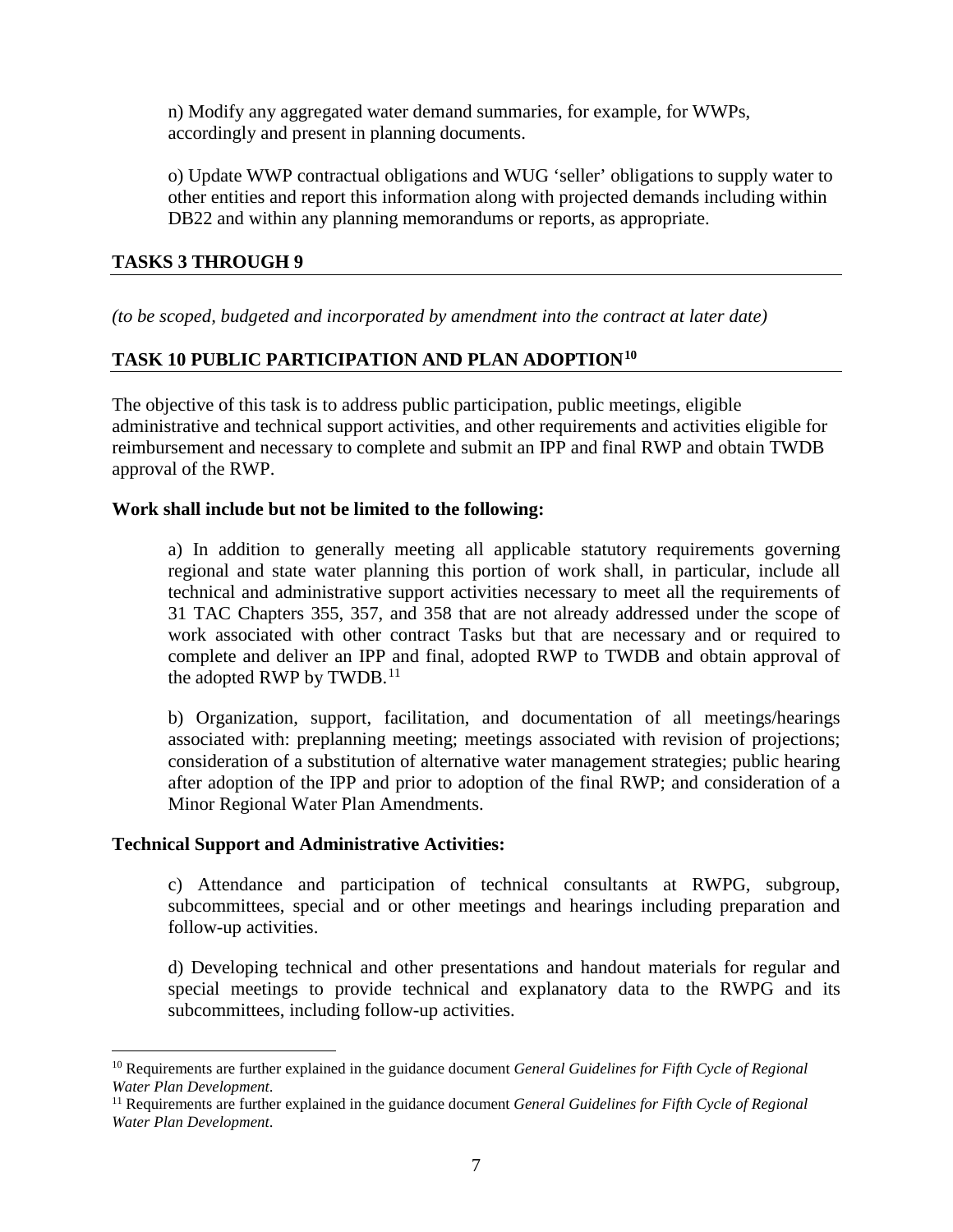e) Collecting and evaluating information, including any information gathering surveys from water suppliers or WUGs, (e.g., on existing infrastructure; existing water supplies; potentially feasible WMSs) and or maintenance of contact lists for regional planning information in the region.

f) Administrative and technical support and participation in RWPG activities, and documentation of any RWPG workshops, work groups, subgroup and/or subcommittee activities.

g) Technical support and administrative activities associated with periodic and special meetings of the RWPG including developing agendas and coordinating activities for the RWPG.

h) Provision of status reports to TWDB for work performed under this Contract.

i) Development of draft and final responses for RWPG approval to public questions or comments as well as approval of the final responses to comments on RWP documents.

j) Intraregional and interregional coordination and communication, and or facilitation required within the RWPA and with other RWPGs to develop a RWP including with water suppliers or other relevant entities such as groundwater conservation districts, WUGs, and or WWPs.

k) Incorporation of all required DB22 reports into RWP document.

l) Modifications to the RWP documents based on RWPG, public, and or agency comments.

m) Preparation of a RWP chapter summarizing Task 10 activities including review by RWPG and modification of document as necessary.

n) Development and inclusion of Executive Summaries in both IPP and final RWP.

o) Production, distribution, and submittal of all draft and final RWP-related planning documents for RWPG, public and agency review, including in hard-copy format when required.

p) Assembling, compiling, and production of the completed IPP and Final Regional Water Plan documents that meet all requirements of statute, 31 TAC Chapters 355, 357 and 358, Contract and associated guidance documents.

q) Submittal of the RWP documents in both hard copy and electronic formats to TWDB for review and approval; and all effort required to obtain final approval of the RWP by TWDB.

#### **Other Activities:**

r) Review of all RWP-related documents by RWPG members.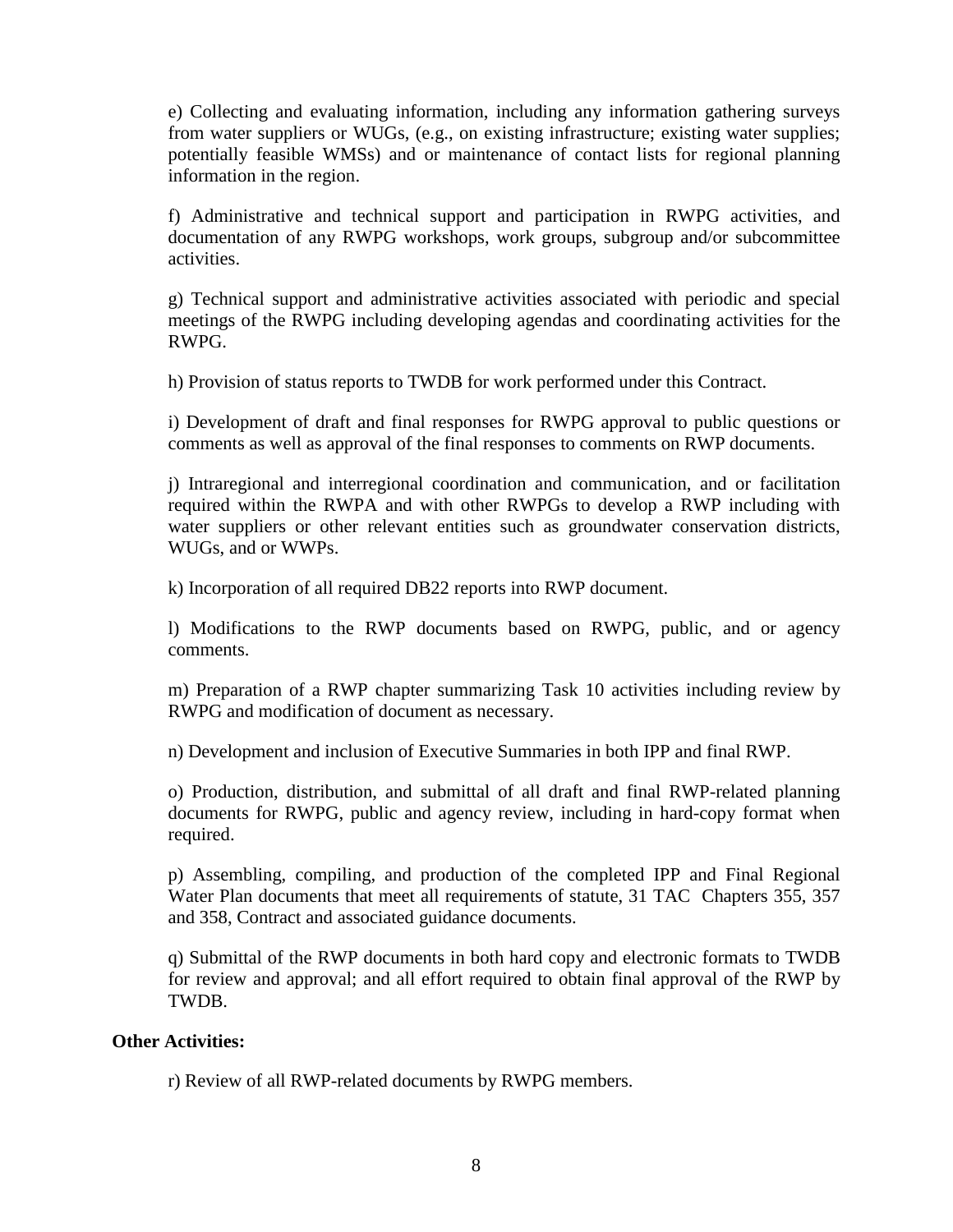s) Limited non-labor, direct costs associated with maintenance of the RWPG website.

t) Development of agendas, presentations, and handout materials for the public meetings and hearings to provide to the general public.

u) Documentation of meetings and hearings to include recorded minutes and or audio recordings as required by the RWPG bylaws and archiving and provision of minutes to public.

v) Preparation and transmission of correspondence, for example, directly related to public comments on RWP documents.

w) Promoting consensus decisions through conflict resolution efforts including monitoring and facilitation required to resolve issues between and among RWPG members and stakeholders in the event that issues arise during the process of developing the RWP, including mediation between RWPG members, if necessary.

x) RWPG membership solicitation activities.

y) Meeting all posting, meeting, hearing and other public notice requirements in accordance with the open meetings act, statute, and 31 TAC § 357.21 and 31 TAC Chapter 355 and any other applicable public notice requirements.

z) Solicitation, review, and dissemination of public input, as necessary.

**Deliverables:** Complete IPP and final, adopted RWP documents shall be delivered as work products. This includes a completed Chapter 10 summarizing public participation activities and appendices with public comments and RWPG responses to comments.

- 15. A task budget for detailed scope of work by task. See Exhibit I.
- 16. An expense budget for detailed scope of work by expense category. See Exhibit I.
- 17. A time schedule for completing detailed scope of work by task. See Exhibit II
- 18. Specific deliverables for each task in scope of work. The deliverables for each task may be found in the Scope of Work in Section II, Item 14.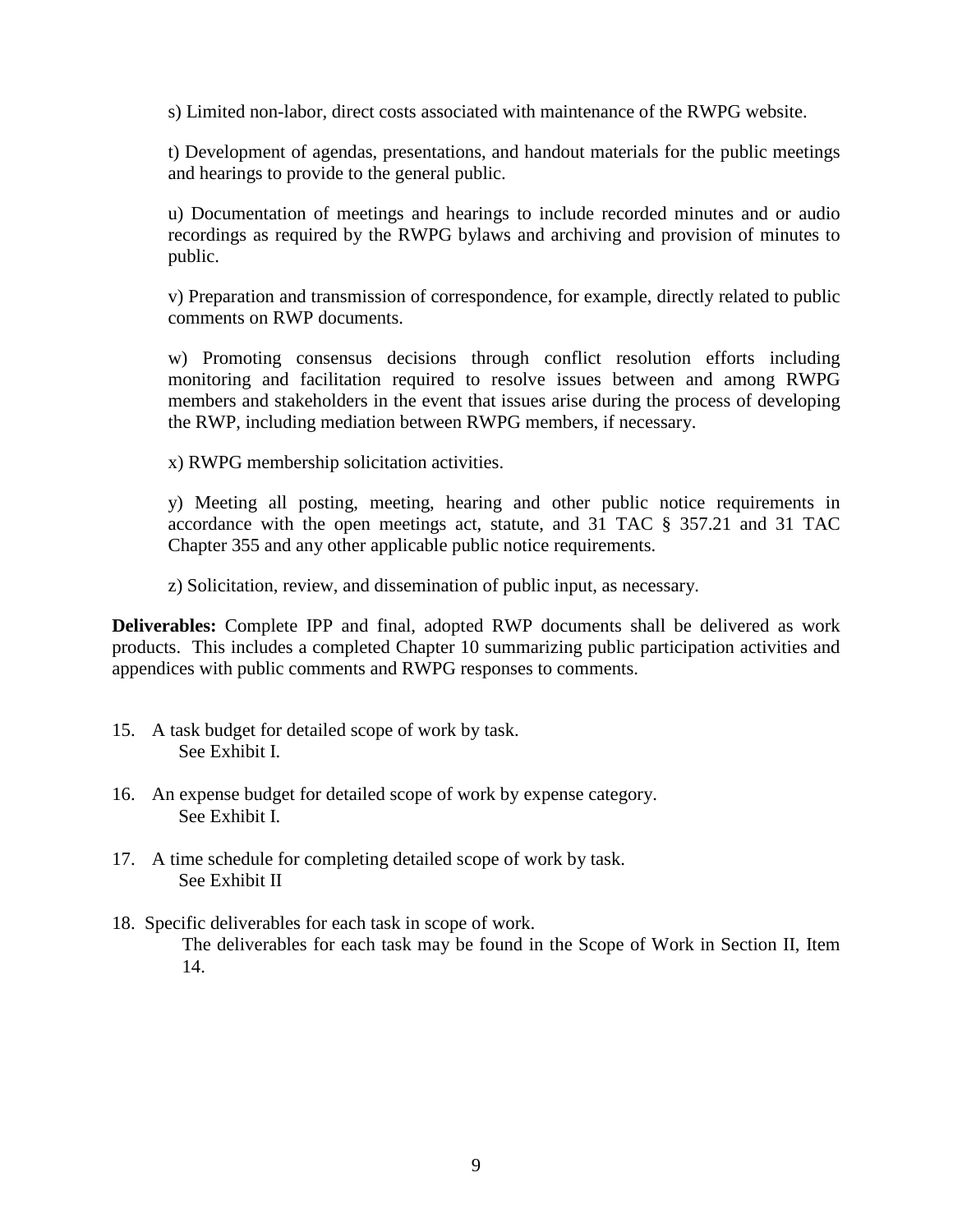19. Method of monitoring study progress.

The method used to monitor the progress of the study will be task completion as shown in the timeline in Exhibit II. In the event progress is being made on several tasks simultaneously, the percent complete of each task will be averaged to monitor the progress as a part of required Contractor progress reports submitted to TWDB. Progress will also be monitored by the Region C Water Planning Group.

20. Qualifications and direct experience of proposed project staff.

The Trinity River Authority of Texas will be responsible for the overall management of the project. J. Kevin Ward, the Trinity River Authority's official representative, was ultimately responsible for the planning process and preparation of the 2007 State Water Plan as Executive Administrator of the TWDB from 2002 to 2011. Freese and Nichols, Inc., will be responsible for technical analysis and report preparation, with assistance from Alan Plummer Associates, Inc., CP&Y, Inc., and Cooksey Communications, Inc. Freese and Nichols, Alan Plummer Associates, CP&Y, and Cooksey Communications were the consultants for all previous rounds of the regional water planning process in Region C.

#### **III. WRITTEN ASSURANCES**

Written assurance of the following items:

Proposed planning does not duplicate existing projects.

See Exhibit III.

Implementation of viable solutions identified through the proposed planning will be diligently pursued and identification of potential sources of funding for implementation of viable solutions. See Exhibit III.

## **IV. PROOF OF NOTIFICATION**

The Trinity River Authority has provided notice with regard to this application requesting funds for regional water planning as follows:

- (1) publishing notice in a newspaper of general circulation in each county located in whole or in part in the regional water planning area (RWPA); and
	- (2) mailing notice to all voting and non-voting RWPG members; any person or entity who has requested notice of RWPG activities in writing or email; each County Clerk, in writing, within the RWPA; each County Clerk in counties outside the RWPA where a recommended or alternative water management strategy would be located; each mayor of a municipality with a population of 1,000 or more or which is a county seat that is located in whole or in part in the RWPA; each county judge of a county located in whole or in part in the RWPA; each special or general law district or river authority with responsibility to manage or supply water in the RWPA based upon lists of such water districts and river authorities obtained from Texas Commission on Environmental Quality; and all RWPGs in the state.

The notice included the following: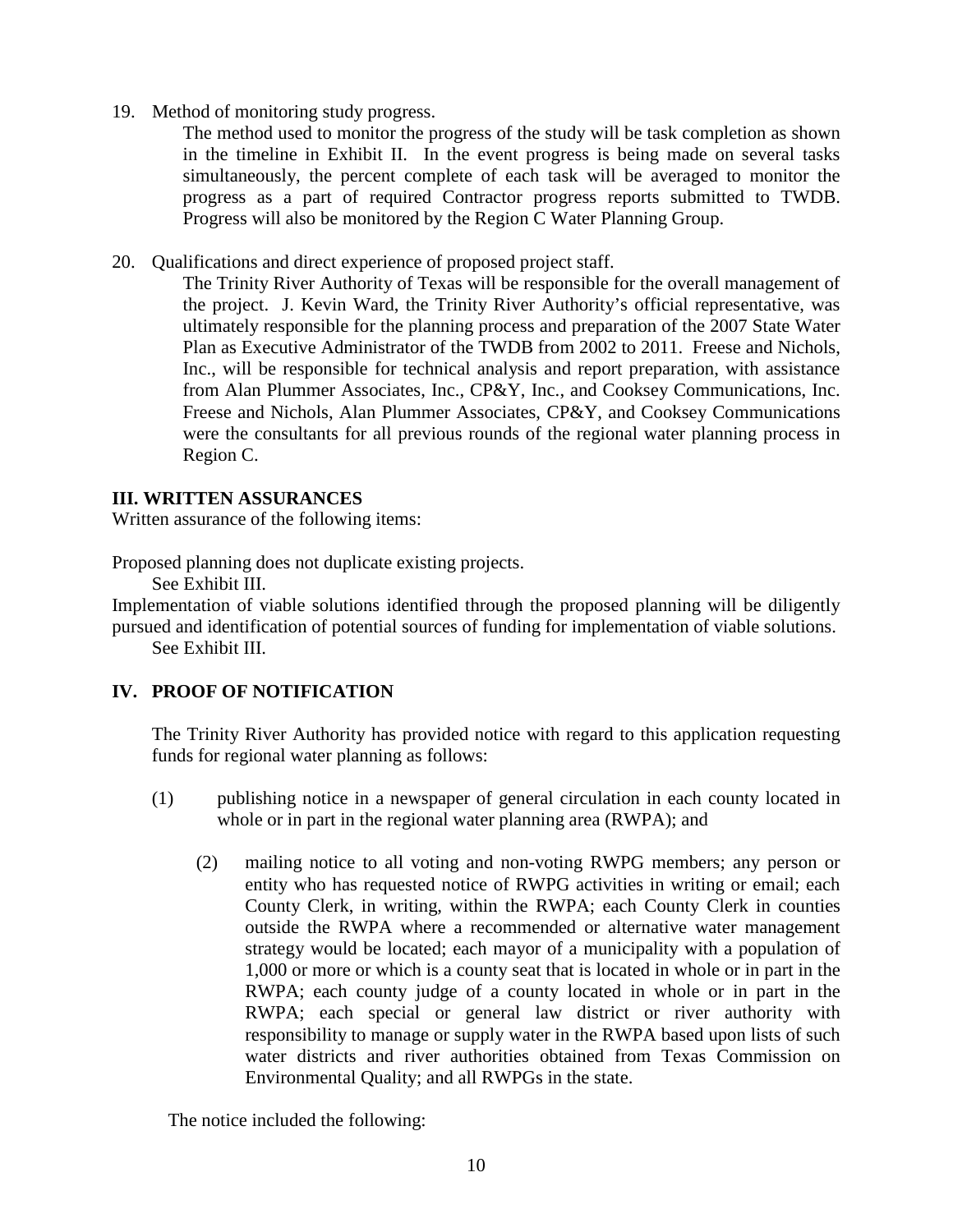- $\boxtimes$  Name and address of applicant and applicant's official representative;
- $\boxtimes$  Brief description of proposed planning area;
- $\boxtimes$  Purpose of the proposed planning;
- $\boxtimes$  Texas Water Development Board Executive Administrator's name and address;
- $\boxtimes$  Name and address of contact person at Texas Water Development Board; and
- $\boxtimes$  Statement that any comments on the proposed planning must be filed with the applicant and the Texas Water Development Board Executive Administrator within 30 days of the date on which the notice was mailed.

Exhibit IV includes a copy of the notice published in the newspapers, a copy of the memorandum sent to the above-referenced list, copies of the mailing lists, and copies of the publisher's affidavits.

Submitted By:

J. Kevin Ward Applicant's Official Representative Administrator for Political Subdivision Region C Water Planning Group

Date: February 26, 2015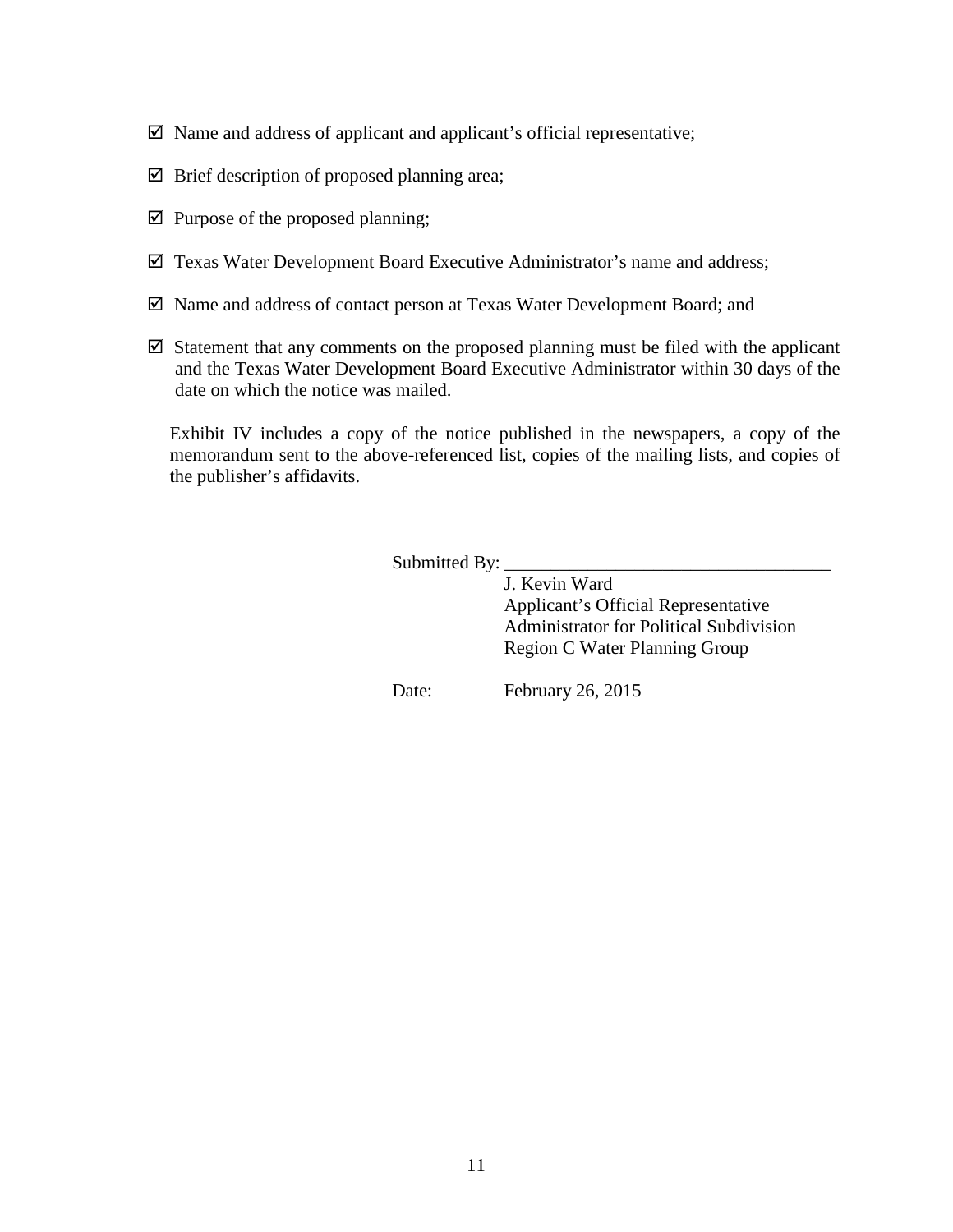## **EXHIBIT I**

**TASK AND EXPENSE BUDGETS**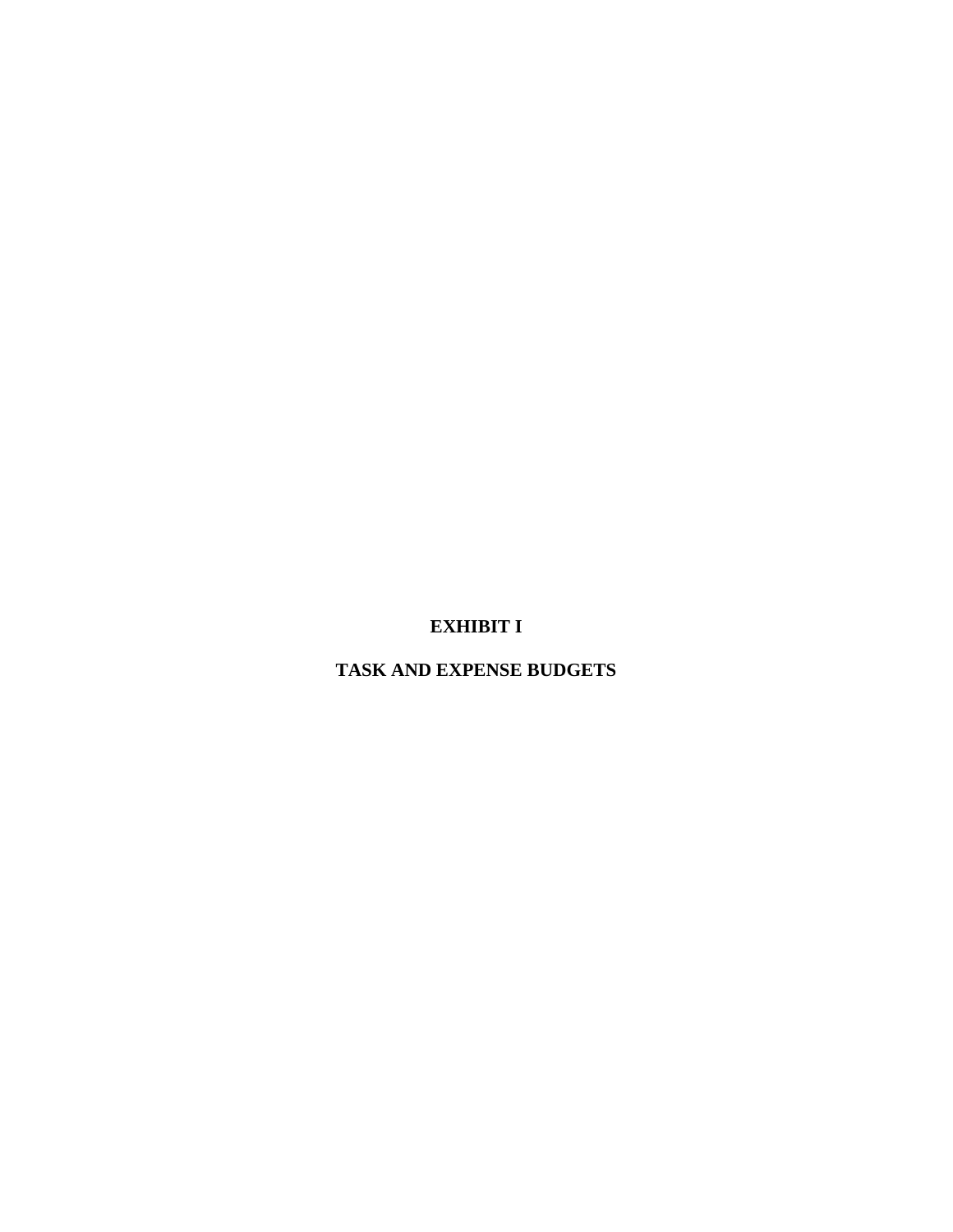### **EXHIBIT I**

#### **TASK AND EXPENSE BUDGETS**

#### TASK BUDGET

| <b>Task</b> | <b>Description</b>                                       | <b>Region C</b><br><b>Proposed</b><br><b>Budget</b> |  |  |  |
|-------------|----------------------------------------------------------|-----------------------------------------------------|--|--|--|
|             | <b>Basic Services</b>                                    |                                                     |  |  |  |
| 2A          | Non-Population Related Water Demand Projections          | \$24,198                                            |  |  |  |
| 2B          | Population & Population Related Water Demand Projections | \$89,070                                            |  |  |  |
| 10          | Adoption of Plan and Public Participation                | \$75,399                                            |  |  |  |
|             | <b>TOTAL BASIC SERVICES</b>                              | \$188,667                                           |  |  |  |

#### **CONTRACTOR (RWPG POLITICAL SUBDIVISION) EXPENSE BUDGET**

| Category                                   | <b>Total Budget</b> |
|--------------------------------------------|---------------------|
| Other $Express1$                           | \$2,000             |
| <b>Subcontract Services</b>                | \$186,417           |
| Voting Planning Member Travel <sup>2</sup> | \$250               |
| Total Study Cost <sup>3</sup>              | \$188,667           |

<sup>1</sup>Eligible Other Expenses are administrative costs associated with Political Subdivisions and are defined to be direct, non-labor costs including:

a) expendable supplies actually consumed in direct support of the planning process; b) direct communication charges; c) limited direct costs/fees of maintaining RWPG website domain, website hosting, and/or website – not to exceed \$250.00 per calendar year; d) reproduction of materials directly associated with notification or planning activities (currently 10¢ per copy or the actual non-labor direct costs as documented by the Contractor); e) direct postage (e.g., postage for mailed notification of funding applications or meetings); and f) other direct costs of public meetings, all of which must be directly related to planning (e.g., newspaper and other public notice posting costs).

<sup>2</sup> Voting Planning Member Travel Expenses is defined as eligible mileage expenses incurred by regional water planning members that cannot be reimbursed by any other entity, political subdivision, etc. as certified by the voting member. The reimbursed amount is limited to the maximum amounts authorized for state employees by the General Appropriations Act, Tex. Leg. Regular Session, 2013, Article IX, Part 5, as amended or superseded.

<sup>3</sup> Ineligible Expenses include, but are not limited to: a) Compensation for the time or expenses of RWPGs members' service on or for the RWPG; b) Costs of administering the RWPGs, including labor costs, or building, or overhead costs associated with the Political Subdivision; c) Indirect or labor costs of public notice and meetings, including time and expenses for attendance at such meetings; d) Costs for training; e) Costs of reviewing products developed due to funding requests to TWDB; f) Costs of administering the regional water planning grant and associated contracts; g) Labor, reproduction, or distribution of newsletters; h) Direct costs greater than \$250.00 per year for domain fees, website hosting, and/or web site maintenance costs; i) Food, drink, or lodging for Regional Water Planning Group members (including tips and alcoholic beverages); j) Purchase, rental, or depreciation of equipment (e.g., computers, copiers, fax machines); k) General purchases of office supplies not documented as consumed directly for the planning process; and l) Costs associated with social events or tours.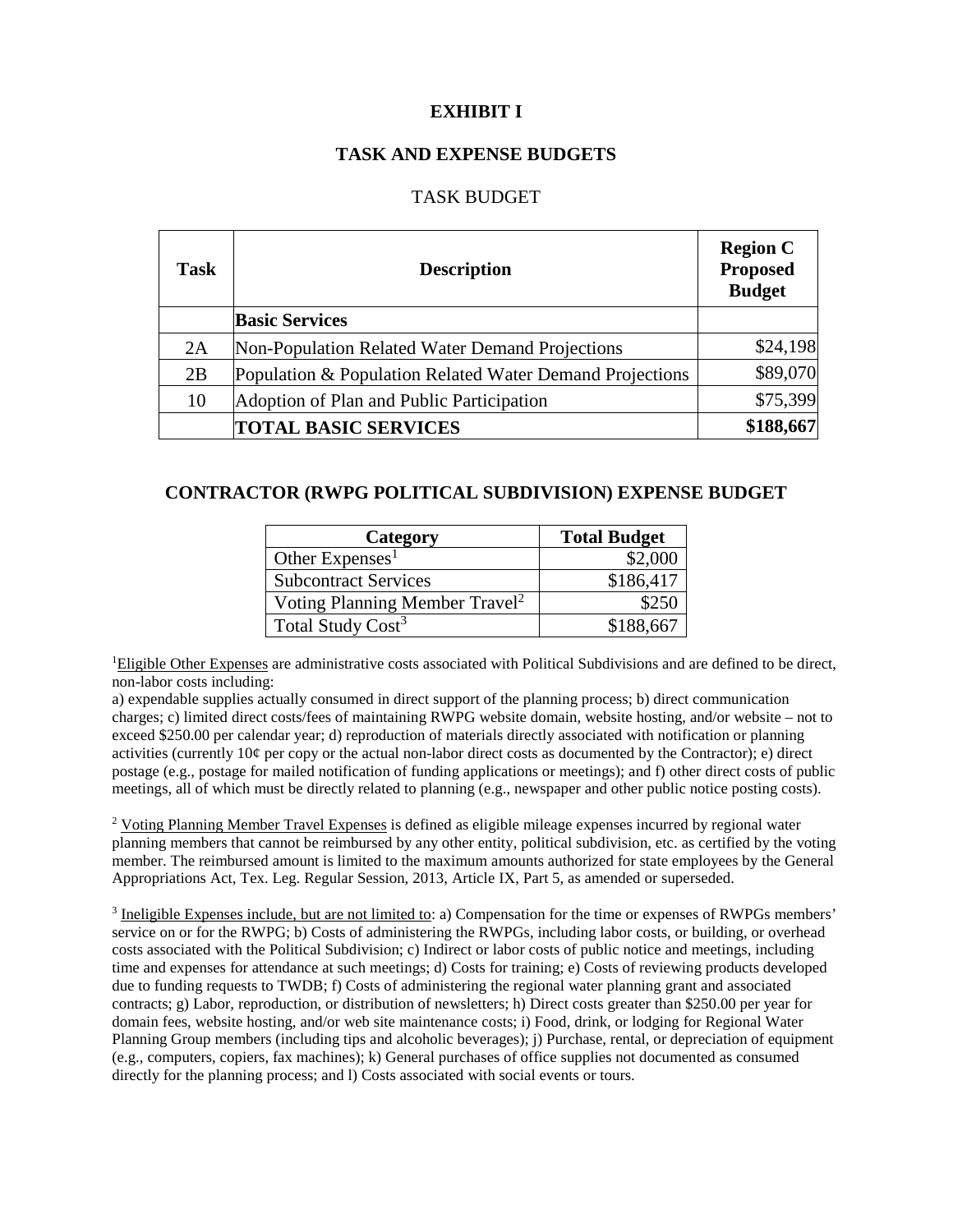# **EXHIBIT II**

## **TIME SCHEDULE**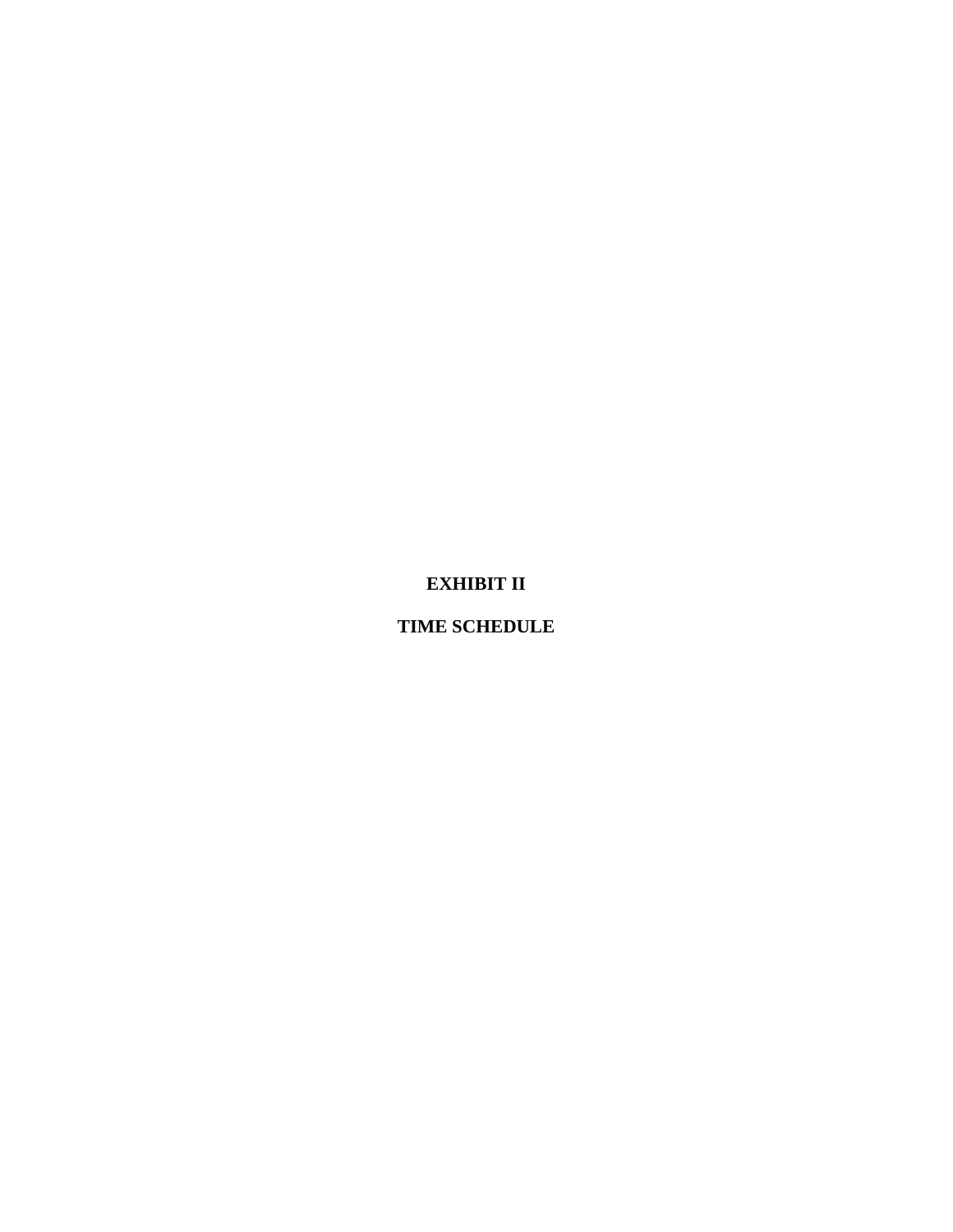|      |                                        | 2015 |  |  |  |   |  |  |  |  |              |  | 2016         |  |  |           |  |          |              |              |  |  |  |                   |              |
|------|----------------------------------------|------|--|--|--|---|--|--|--|--|--------------|--|--------------|--|--|-----------|--|----------|--------------|--------------|--|--|--|-------------------|--------------|
| Task | <b>Description</b>                     |      |  |  |  | M |  |  |  |  |              |  |              |  |  | M         |  | M        |              |              |  |  |  | $\mathbf{N}^{12}$ |              |
| 2A   | Non-Municipal Demands                  |      |  |  |  |   |  |  |  |  |              |  |              |  |  |           |  | <b>T</b> | $\mathbf{v}$ | X            |  |  |  |                   |              |
| 2B   | Population and Municipal Demands       |      |  |  |  |   |  |  |  |  |              |  |              |  |  | <b>XT</b> |  |          | $\mathbf{v}$ | $\mathbf{v}$ |  |  |  |                   |              |
| 10   | Public Participation and Plan Adoption |      |  |  |  |   |  |  |  |  | $\mathbf{v}$ |  | $\mathbf{x}$ |  |  |           |  |          |              | $\mathbf{x}$ |  |  |  | $\mathbf{v}$      | $\mathbf{v}$ |

# <span id="page-19-0"></span>**Schedule for This Grant Application Portion of the 2021 Region C Water Plan**

 $\overline{a}$ 

<sup>&</sup>lt;sup>12</sup> RCWPG to submit technical memorandum to TWDB.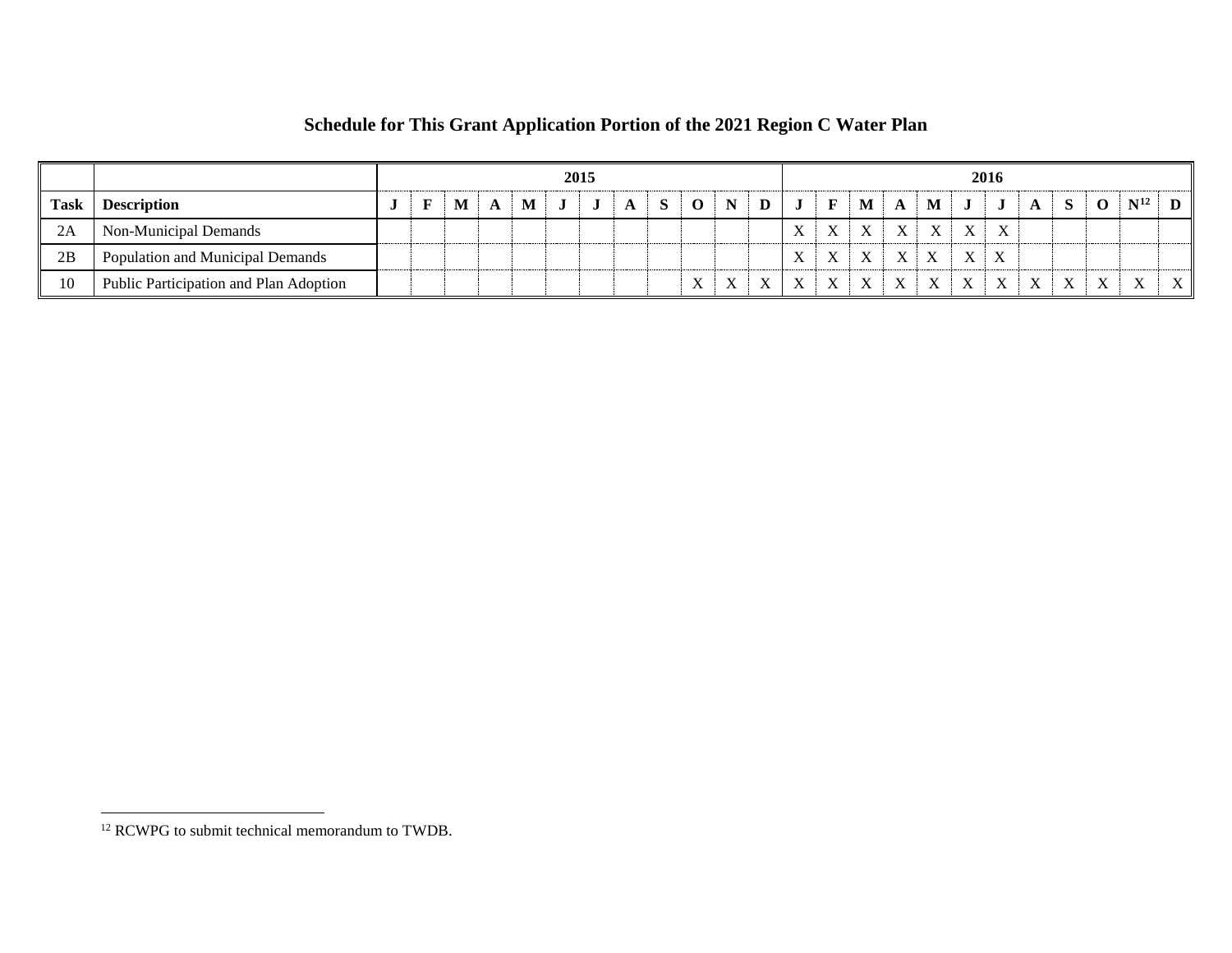## **EXHIBIT III**

## **WRITTEN ASSURANCES**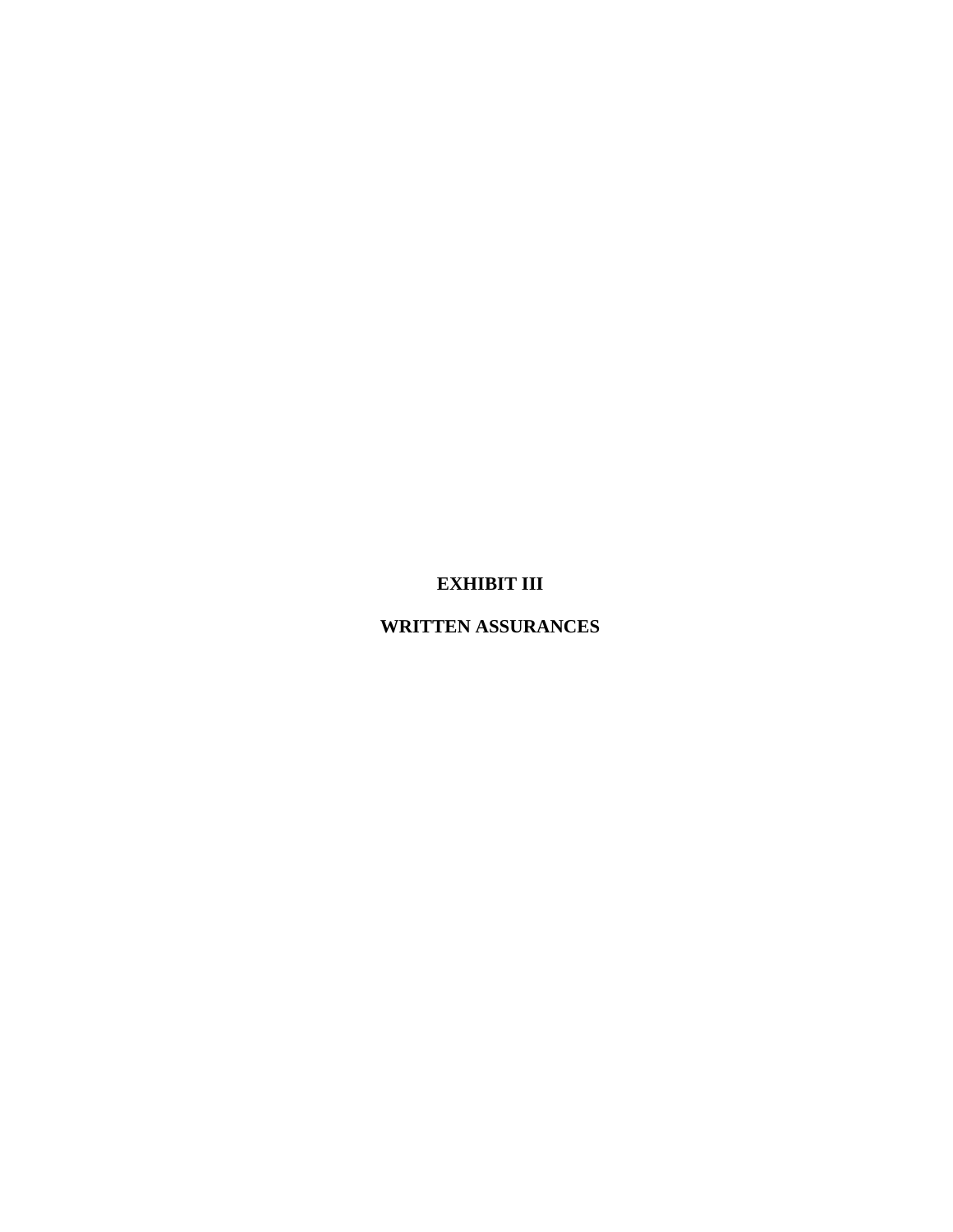#### **EXHIBIT III**

#### **WRITTEN ASSURANCES**

1. Written assurance that the proposed planning does not duplicate existing projects.

The proposed development of a regional water plan for Region C described in this application does not duplicate existing projects. The project will incorporate available information from existing plans, including the *2016 Region C Water Plan* developed in the last round of regional water planning. The project is responsive to guidance and requirements developed by the Texas Water Development Board for the development of a regional water plan.

> \_\_\_\_\_\_\_\_\_\_\_\_\_\_\_\_\_\_\_\_\_\_\_\_\_\_\_\_\_\_\_\_\_\_\_ J. Kevin Ward Applicant's Official Representative Administrator for Political Subdivision Region C Water Planning Group February 26, 2015

2. Written assurance that implementation of viable solutions identified through the proposed planning will be diligently pursued and identification of potential sources of funding for implementation of viable solutions.

The Trinity River Authority will diligently pursue the implementation of viable solutions identified through the proposed planning to the extent that the Trinity River Authority involvement is consistent with the regional plan and appropriate. Many viable solutions identified through the proposed planning will be wholly or partially the responsibility of other Region C water suppliers.

The largest source of funding for water supply development in Region C has historically been local funds, often in the form of municipal bonds supported by revenues from the sale of water. It is likely that local funds will continue to be an important source of funding for future water supply development in the region, supplemented as needed and appropriate by state resources, which have generally been in the form of loans. Water suppliers in Region C have traditionally taken the lead in planning and developing the projects needed to meet public needs, and that is likely to continue in the future. The last regional water plan called for \$21.1 billion in capital funding (2008 costs) to implement water management strategies for Region C. Based on the history of water supply planning and development in Region C, it is likely that the money needed will be found.

> J. Kevin Ward Applicant's Official Representative Administrator for Political Subdivision Region C Water Planning Group February 26, 2015

\_\_\_\_\_\_\_\_\_\_\_\_\_\_\_\_\_\_\_\_\_\_\_\_\_\_\_\_\_\_\_\_\_\_\_